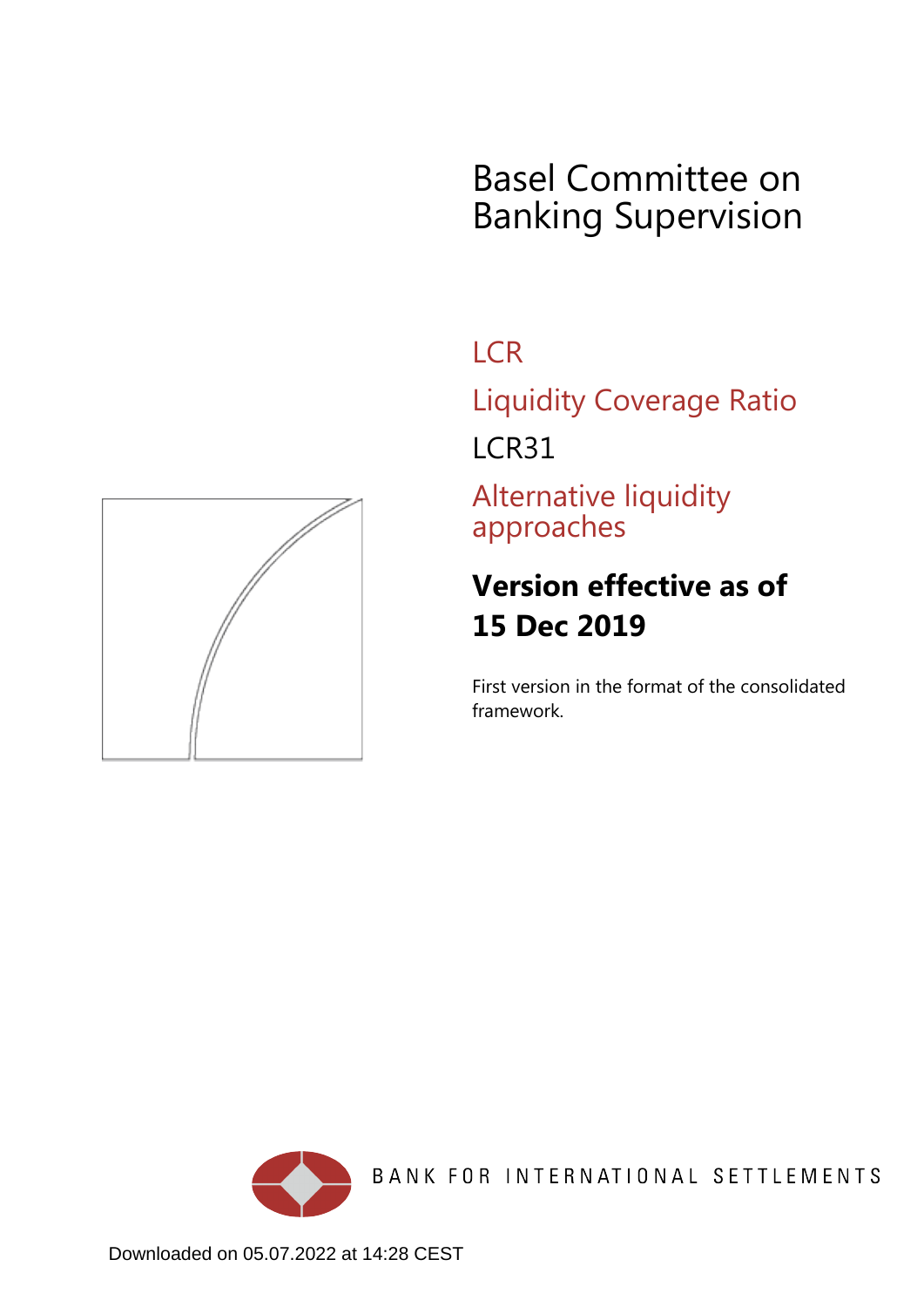*© Bank for International Settlements 2022. All rights reserved.*

Downloaded on 05.07.2022 at 14:28 CEST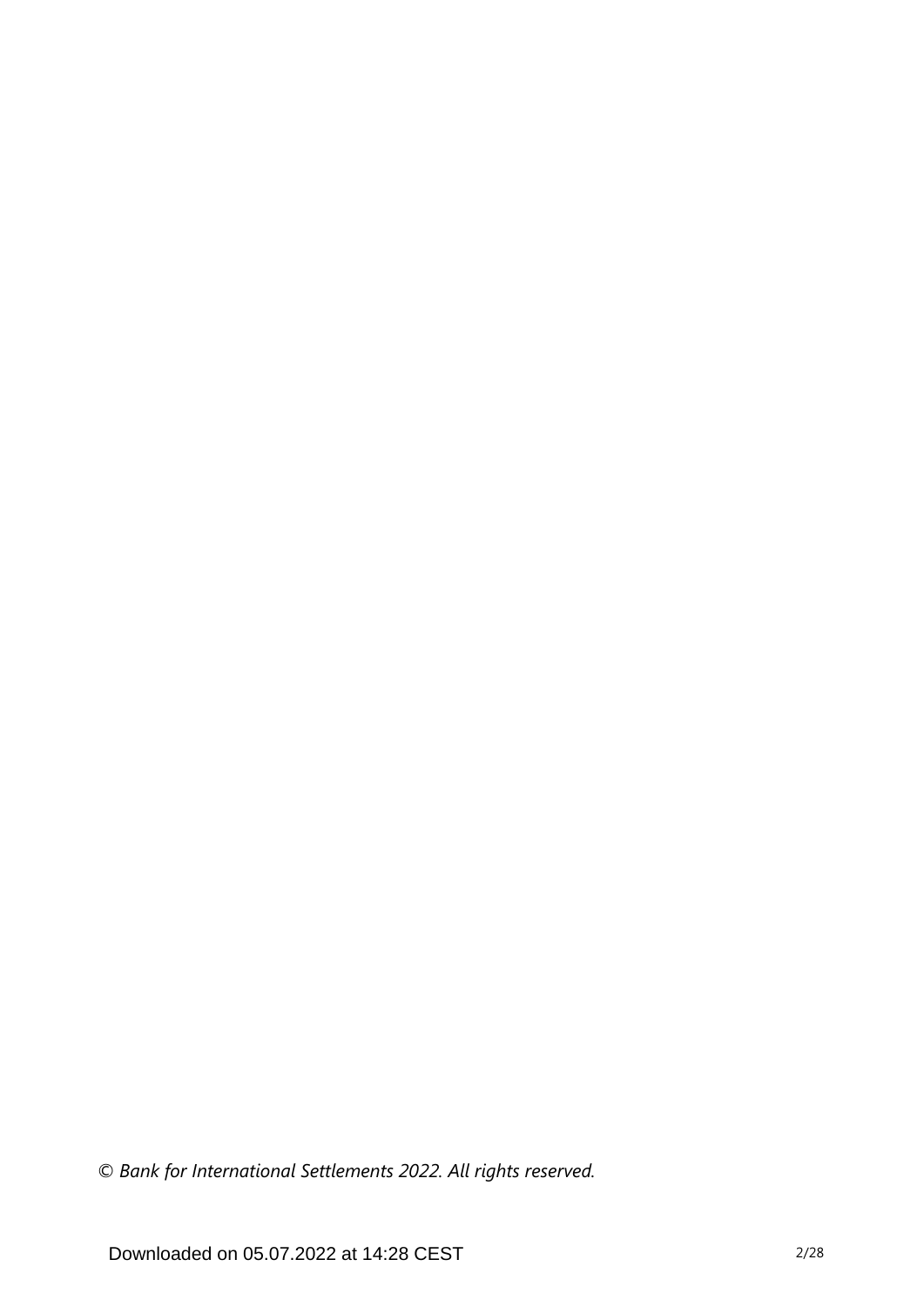## **Introduction**

<span id="page-2-2"></span>Some jurisdictions may have an insufficient supply of Level 1 high-quality liquid assets (HQLA), or both Level [1](#page-2-0) and Level [2](#page-2-1) HQLA, $\frac{1}{2}$  in their domestic currency<sup>2</sup> to meet the aggregate demand of banks with significant exposures in this currency. To address this situation, the Basel Committee has developed alternative treatments for holdings in the stock of HQLA, which are expected to apply to a limited number of currencies and jurisdictions. **31.1**

#### *Footnotes*

- <span id="page-2-0"></span>*Insufficiency in Level 2 assets alone does not qualify for the alternative treatment. [1](#page-2-2)*
- *For member states of a monetary union with a common currency, that common currency is considered the "domestic currency". [2](#page-2-2)*
- <span id="page-2-1"></span>Eligibility for such alternative treatment will be judged on the basis of the principles and qualifying criteria set out in [LCR31.20](https://www.bis.org/basel_framework/chapter/LCR/31.htm?tldate=20191231&inforce=20191215&published=20191215#paragraph_LCR_31_20191215_31_20) and explained further in [LCR31.24](https://www.bis.org/basel_framework/chapter/LCR/31.htm?tldate=20191231&inforce=20191215&published=20191215#paragraph_LCR_31_20191215_31_24) to [LCR31.61](https://www.bis.org/basel_framework/chapter/LCR/31.htm?tldate=20191231&inforce=20191215&published=20191215#paragraph_LCR_31_20191215_31_61). **31.2**
- **31.3** There are three alternative treatments available:
	- (1) contractual committed liquidity facilities from the relevant central bank, for a fee (Option 1);
	- (2) foreign currency HQLA to cover domestic liquidity needs (Option 2); and
	- (3) additional use of Level 2 assets with a higher haircut (Option 3).

## **General rules governing the use of alternative liquidity approaches**

<span id="page-2-3"></span>Jurisdictions are not limited to one option. However, the usage of any of the above options must be constrained by a limit specified by supervisors in jurisdictions whose currency is eligible for the alternative treatment. The limit should be expressed in terms of the maximum amount of HQLA associated with the use of the options (whether individually or in combination) that a bank is allowed to include in its Liquidity Coverage Ratio (LCR), as a percentage of the total amount of HQLA the bank is required to hold in the currency concerned.<sup>[3](#page-3-0)</sup> HQLA associated with the options refer to: **31.4**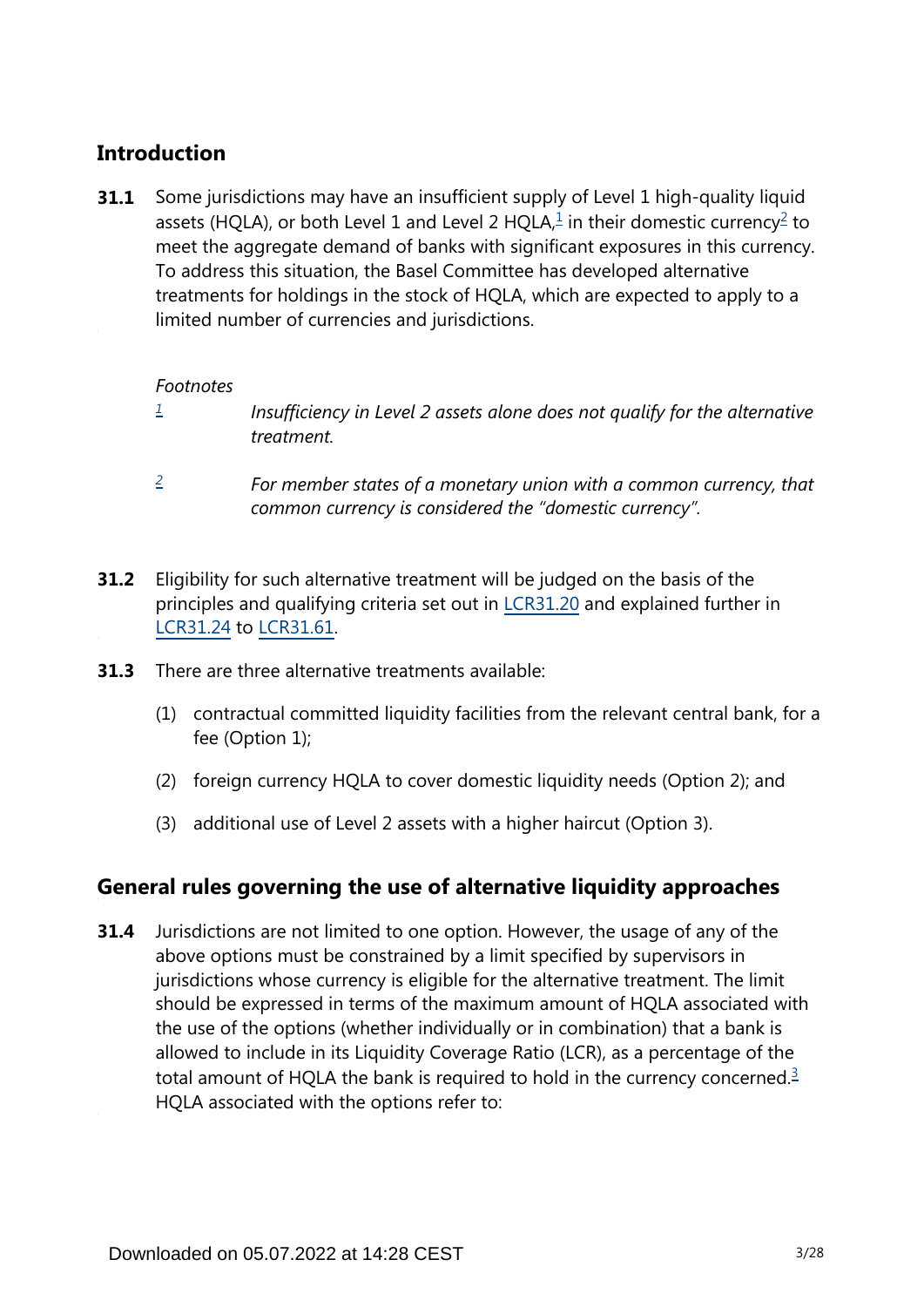- (1) in the case of Option 1, the amount of committed liquidity facilities granted by the relevant central bank, for a fee;
- (2) in the case of Option 2, the amount of foreign currency HQLA used to cover the shortfall of HQLA in the domestic currency; and
- (3) in the case of Option 3, the amount of Level 2 assets held (including those within the 40% cap).

<span id="page-3-0"></span>*[3](#page-2-3)*

*The required amount of HQLA in the domestic currency includes any regulatory buffer (ie above the 100% LCR standard) that the supervisor may reasonably impose on the bank concerned based on its liquidity risk profile.*

<span id="page-3-2"></span>**31.5** If, for example, the maximum level of usage of the options is set at 80%, it means that a bank adopting the options, either individually or in combination, would only be allowed to include HQLA associated with the options (after applying any relevant haircut) up to 80% of the required amount of HQLA in the relevant currency.<sup>[4](#page-3-1)</sup> Thus, at least 20% of the HQLA requirement would need to be met by Level 1 assets in the relevant currency. The maximum usage of the options is constrained by the bank's actual shortfall of HQLA in the currency concerned.

#### *Footnotes*

<span id="page-3-1"></span>*[4](#page-3-2)*

*For example, if a bank has used Option 1 and Option 3 to the extent that it has been granted an Option 1 facility of 10%, and held Level 2 assets of 55% after haircut (both in terms of the required amount of HQLA in the domestic currency), the HQLA associated with the use of these two options amount to 65% (ie 10%+55%), which is still within the 80% level. The total amount of alternative HQLA used is 25% (ie 10% + 15%; additional Level 2A assets used).*

**31.6** The maximum level of usage should be consistent with the projected size of the HQLA shortfall faced by banks subject to the LCR in the currency concerned, taking into account all relevant factors that may affect the size of the shortfall over time. The supervisor should explain how this level is derived, and justify why this is supported by insufficient HQLA in the banking system.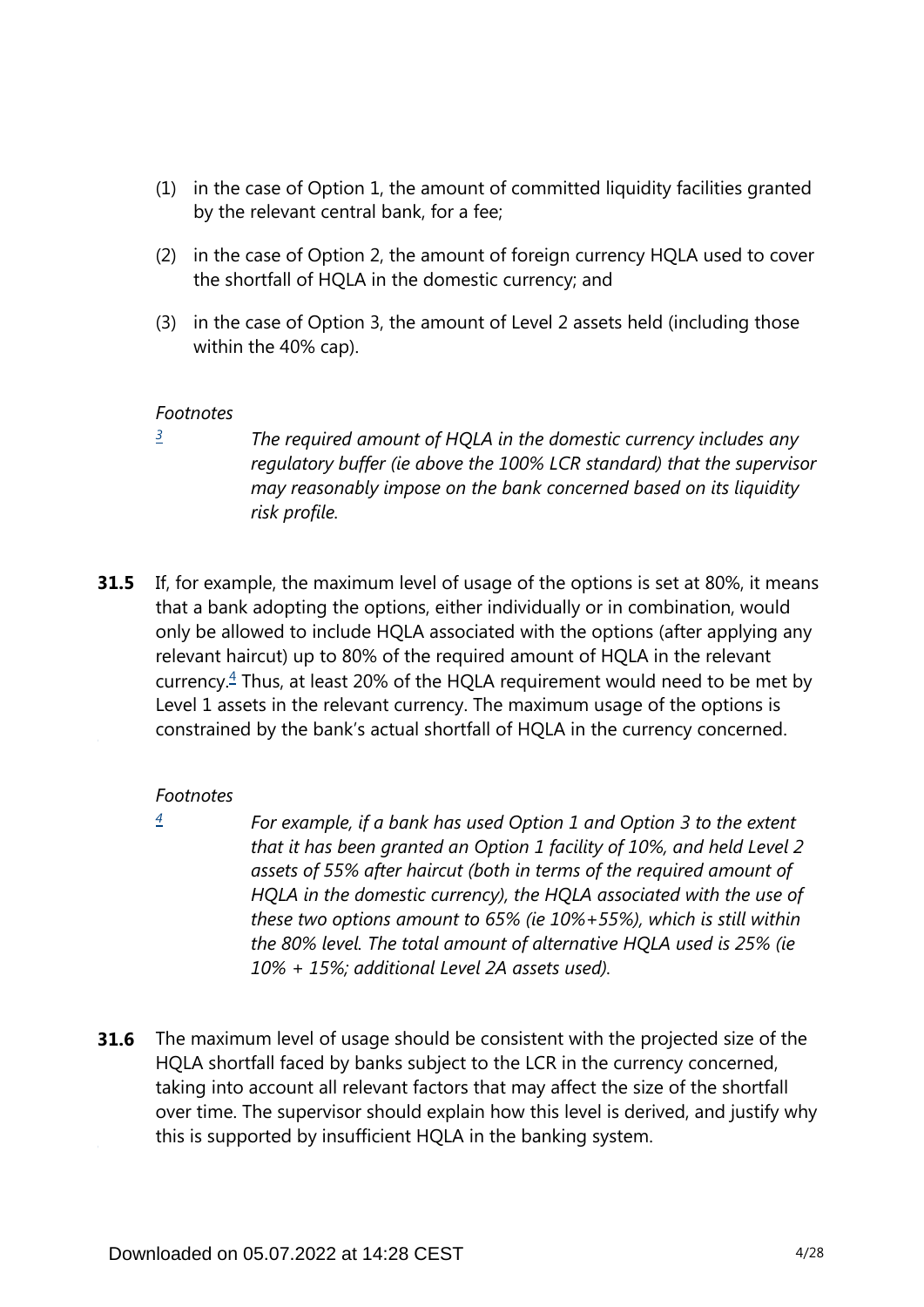A bank must keep its supervisor informed of its usage of the options so as to enable the supervisor to manage the aggregate usage of the options in the jurisdiction and to monitor, where necessary, that banks using such options observe the relevant supervisory requirements.

- While bank-by-bank approval by the supervisor is not required for use of the alternative liquidity approaches, individual supervisors may still consider providing specific approval for banks to use the options should this be warranted based on their jurisdiction-specific circumstances. For example, use of Option 1 will typically require central bank approval of the committed facility. **31.8**
- In general, a bank that needs to use the options should not be allowed to use such options above the level required to meet its LCR (including any reasonable buffer above the 100% standard that may be imposed by the supervisor), however supervisors may consider whether this should be accommodated under certain circumstances. Banks may wish to do so for a number of reasons. For example, they may want to have an additional liquidity facility in anticipation of tight market conditions. Supervisors should have a process (eg through periodic reviews) for ensuring that the alternative HQLA held by banks are not excessive compared with their actual need. In addition, banks should not intentionally replace their stock of Level 1 or Level 2 assets with ineligible assets to create a larger liquidity shortfall for economic reasons or otherwise. **31.9**
- **31.10** A bank must demonstrate that it has taken reasonable steps to use Level 1 and Level 2 assets and reduce the amount of liquidity risk (as measured by reducing net cash outflows in the LCR) to improve its LCR, before applying an alternative treatment. Holding an HQLA portfolio is not the only way to mitigate a bank's liquidity risk. For example, a bank could improve the matching of its assets and liabilities, attract stable funding sources, or reduce its longer-term assets. Banks should not treat the use of the options simply as an economic choice that maximises the profits of the bank through the selection of alternative HQLA based primarily on yield considerations. The liquidity characteristics of an alternative HQLA portfolio should be considered to be more important than its net yield.
- **31.11** In order to ensure that banks' usage of the options is not out of line with the availability of Level 1 assets within the jurisdiction, supervisors may set a minimum amount of Level 1 assets to be held by each bank that is consistent with the availability of Level 1 assets in the market. A bank must then ensure that it is able to hold and maintain Level 1 assets not less than the minimum amount when applying the options.

#### **31.7**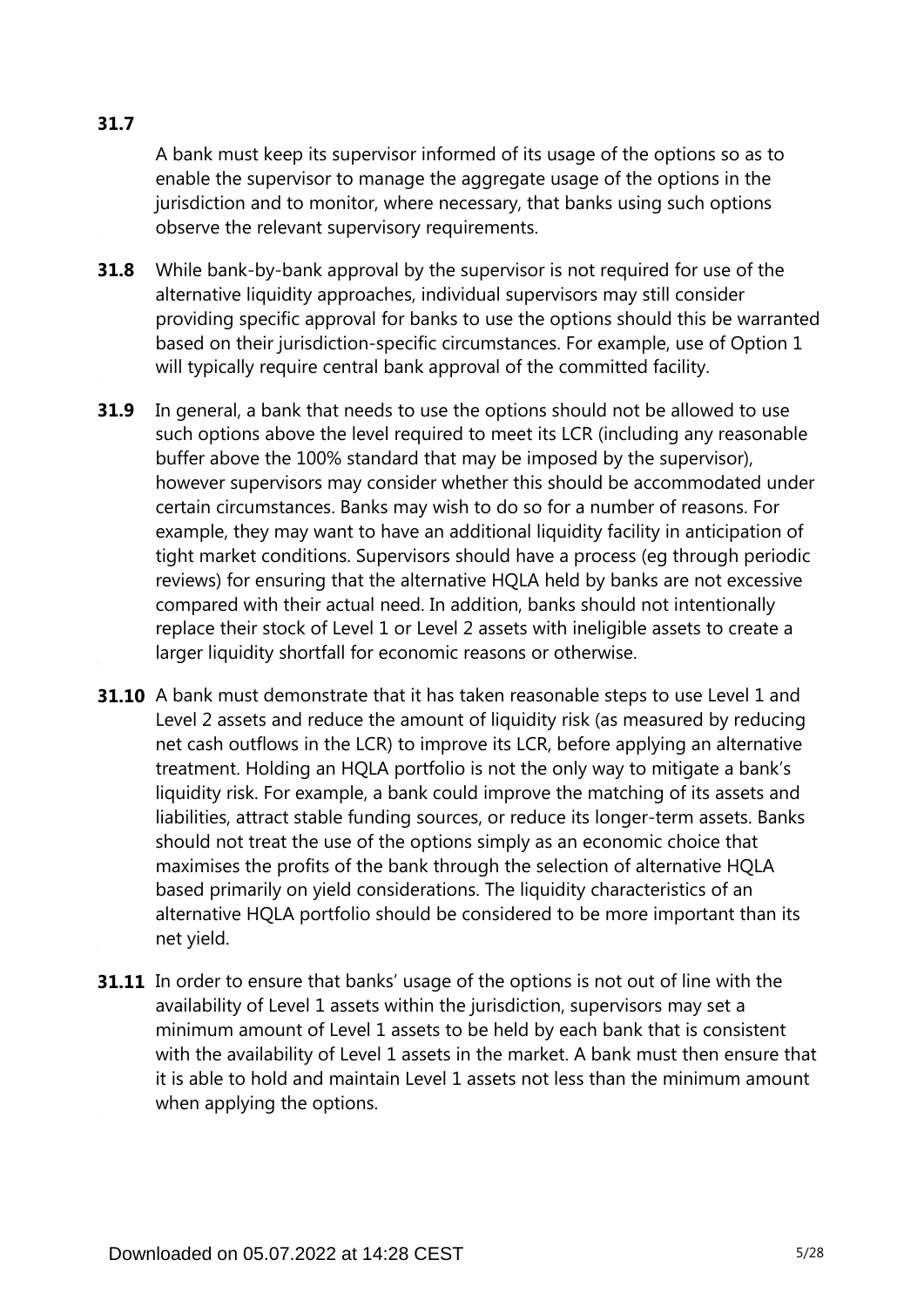## **Option 1 – Contractual committed liquidity facilities from the relevant central bank, for a fee**

**31.12** Under Option 1, banks may access contractual committed liquidity facilities provided by the relevant central bank (ie relevant given the currency in question) for a fee. These committed liquidity facilities should be distinct and separate from regular central bank standing arrangements, as these committed liquidity facilities must meet certain criteria. In particular, these facilities must be established contractual arrangements between the central bank and the commercial bank with a maturity date which, at a minimum, falls outside the 30 day LCR window. Further, the contract must be irrevocable prior to maturity and must not involve an ex post credit decision by the central bank. Such facilities must also incur a fee for the facility which is charged regardless of the amount, if any, drawn down against that facility; and the fee must be set so that both banks that claim the facility to meet the LCR and banks that do not have similar financial incentives to reduce their exposure to liquidity risk. That is, the fee should be set so that the net yield on the assets used to secure the facility should not be higher than the net yield on a representative portfolio of Level 1 and Level 2 assets, after adjusting for any material differences in credit risk. A jurisdiction seeking to adopt Option 1 should justify that the fee is suitably set in a manner as prescribed in this paragraph.

## **Option 2 – Foreign currency HQLA to cover domestic liquidity needs**

**31.13** Under Option 2, supervisors may permit banks that evidence a shortfall of HQLA in the domestic currency (ie insufficient domestic currency HQLA relative to domestic currency liquidity risk) to hold HQLA in a currency that does not match the currency of the associated liquidity risk. However, the resulting currency mismatch positions must be justifiable and controlled within limits agreed by their supervisors. Supervisors should restrict such positions within levels consistent with the bank's foreign exchange risk management capacity and needs and ensure that such positions relate to currencies that are freely and reliably convertible, are effectively managed by the bank, and would not pose undue risk to its financial strength. In managing those positions, the bank should take into account the risk that its ability to swap currencies and its access to the relevant foreign exchange markets may erode rapidly under stressed conditions. It should also take into account that sudden, adverse exchange rate movements could sharply widen existing mismatch positions and alter the effectiveness of any foreign exchange hedges in place.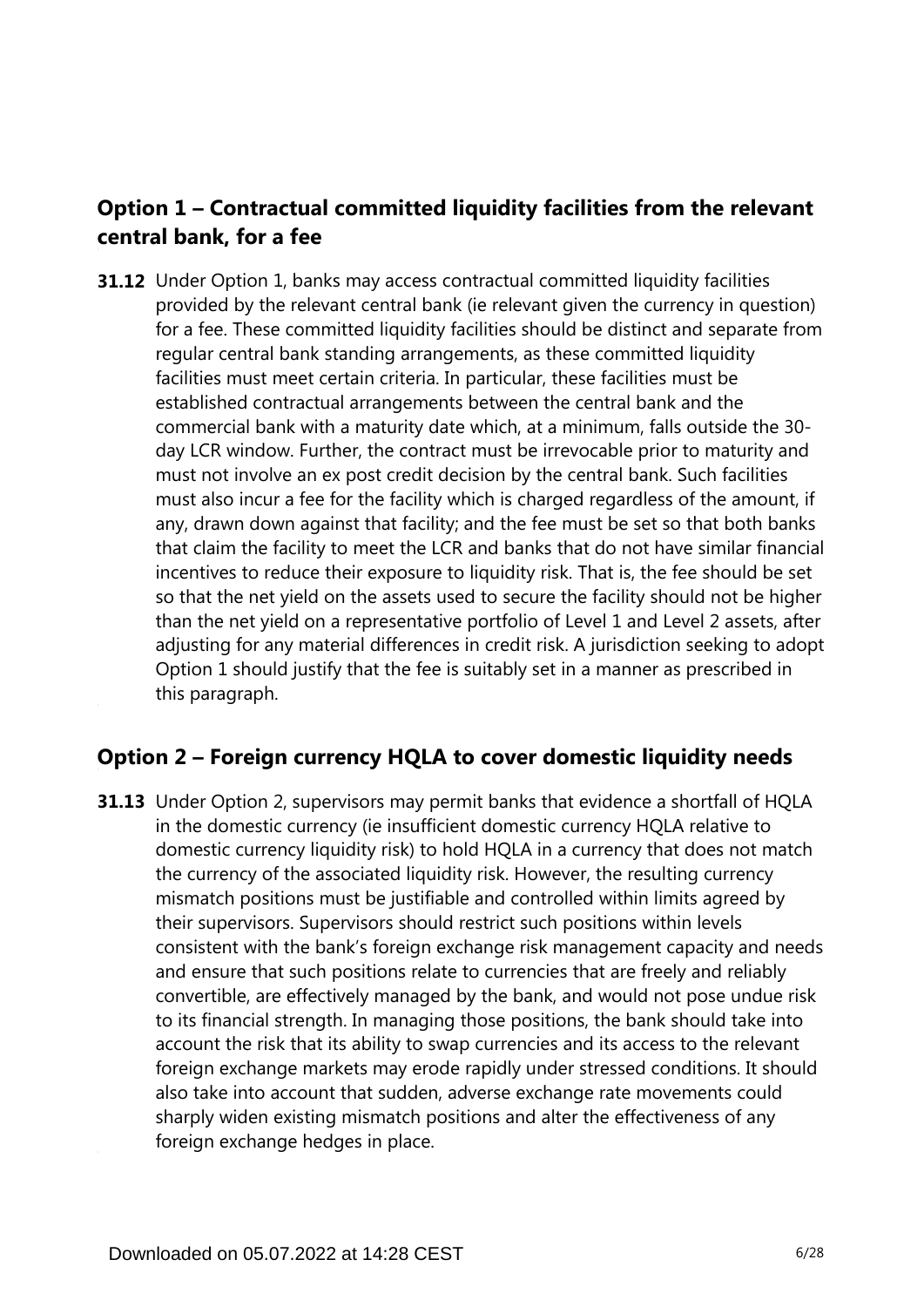#### <span id="page-6-3"></span><span id="page-6-2"></span>**31.14**

To account for foreign exchange risk associated with foreign currency HQLA used to cover liquidity needs in the domestic currency, such liquid assets must be subject to a minimum haircut of 8% for major currencies that are active in global foreign exchange markets. $5$  For other currencies, jurisdictions should increase the haircut to an appropriate level on the basis of historical (monthly) exchange rate volatilities between the currency pair over an extended period of time.<sup>[6](#page-6-1)</sup> If the domestic currency is formally pegged to another currency under an effective mechanism, the haircut for the pegged currency may be lowered to a level that reflects the limited exchange rate risk under the peg arrangement. To qualify for this treatment, the jurisdiction concerned should demonstrate the effectiveness of its currency peg mechanism and assess the long-term prospect of keeping the peg.

#### *Footnotes*

<span id="page-6-0"></span>*[5](#page-6-2)*

*These refer to currencies that exhibit significant and active market turnover in the global foreign currency market (eg the average market turnover of the currency as a percentage of the global foreign currency market turnover over a ten-year period is not lower than 10%).*

<span id="page-6-1"></span>*As an illustration, the exchange rate volatility data used for deriving the foreign exchange haircut may be based on the 30-day moving foreign exchange price volatility data (mean + 3 standard deviations) of the currency pair over a ten-year period, adjusted to align with the 30-day time horizon of the LCR. [6](#page-6-3)*

<span id="page-6-5"></span>**31.15** Haircuts for foreign currency HQLA used under Option 2 must apply to HQLA in excess of a threshold specified by supervisors which must not be greater than 25%.<sup>[7](#page-6-4)</sup> This is to accommodate a certain level of currency mismatch that may commonly exist among banks in their ordinary course of business.

#### *Footnotes*

<span id="page-6-4"></span>*The threshold for applying the haircut under Option 2 refers to the amount of foreign currency HQLA used to cover liquidity needs in the domestic currency as a percentage of total net cash outflows in the domestic currency. Hence under a threshold of 25%, a bank using Option 2 must apply the haircut to that portion of foreign currency HQLA in excess of 25% that are used to cover liquidity needs in the domestic currency. [7](#page-6-5)*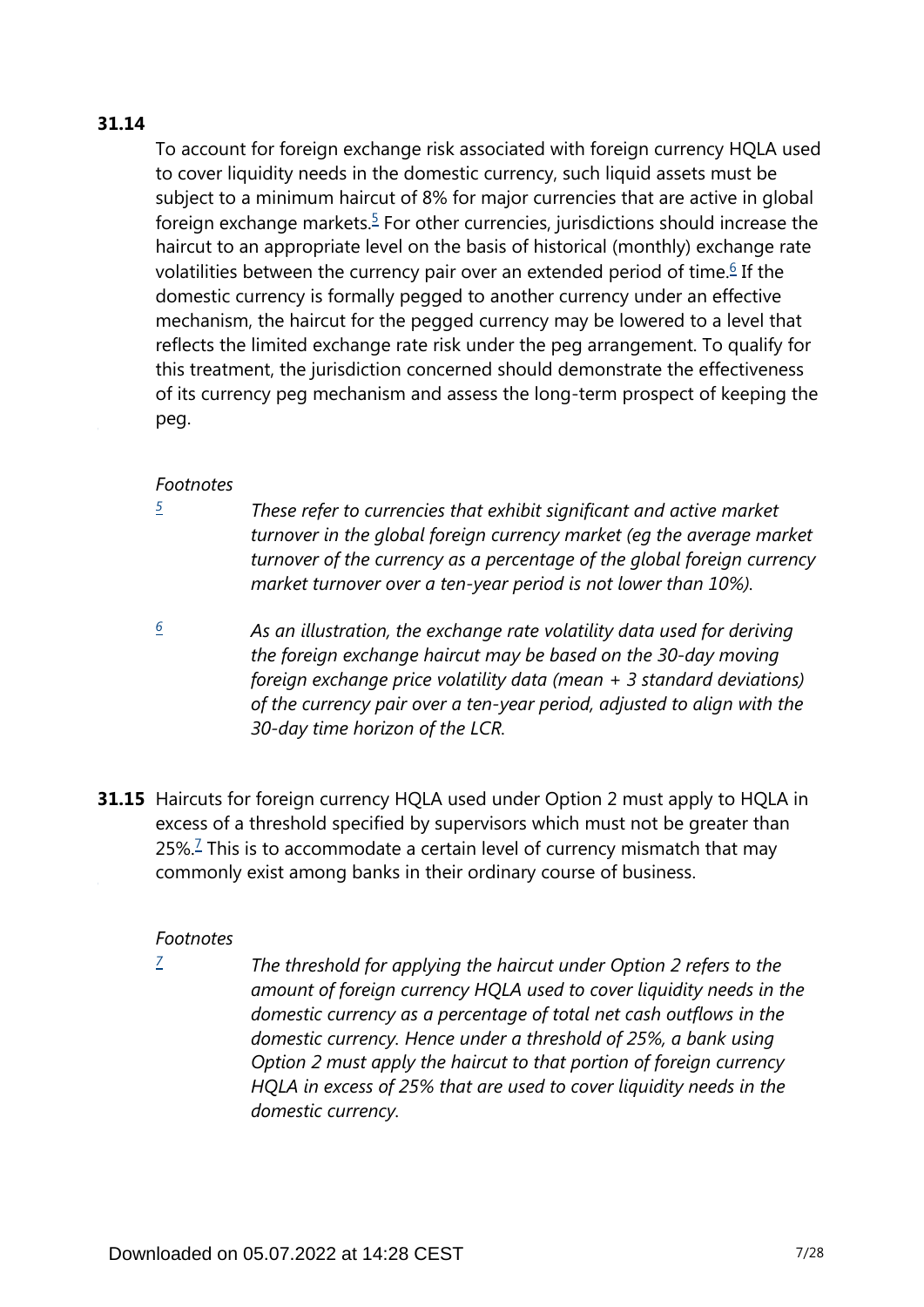#### **31.16**

A bank using Option 2 must demonstrate that its foreign exchange risk management system is able to measure, monitor and control the foreign exchange risk resulting from the currency-mismatched HQLA positions. In addition, the bank must show that it can reasonably convert the currencymismatched HQLA to liquidity in the domestic currency when required, particularly in a stress scenario. To mitigate the risk that excessive currency mismatch may interfere with the objectives of the framework, the bank supervisor should only allow banks that are able to measure, monitor and control the foreign exchange risk arising from the currency mismatched HQLA positions to use this option. As the HQLA that are eligible under Option 2 can be denominated in different foreign currencies, banks must assess the convertibility of those foreign currencies in a stress scenario. As participants in the foreign exchange market, they are in the best position to assess the depth of the foreign exchange swap or spot market for converting those assets to the required liquidity in the domestic currency in times of stress. The supervisor should also restrict the currencies of the assets that are eligible under Option 2 to those that have been historically proven to be convertible into the domestic currency in times of stress.

## **Option 3 – Additional use of Level 2 assets with a higher haircut**

<span id="page-7-0"></span>**31.17** This option addresses currencies for which there are insufficient Level 1 assets, as determined by reference to the qualifying principles and criteria, but where there are sufficient Level 2A assets. Under this option, supervisors may permit banks that evidence a shortfall of HQLA in the domestic currency (ie relative to domestic currency liquidity risk) to hold additional Level 2A assets in the stock of HQLA. These additional Level 2A assets must be subject to a minimum haircut of 20%, ie 5% higher than the 15% haircut applicable to Level 2A assets that are included in the 40% cap. The higher haircut should cover any additional price and market liquidity risks arising from increased holdings of Level 2A assets beyond the 40% cap and provide a disincentive for banks to use this option based on yield considerations.<sup>[8](#page-8-0)</sup> Supervisors must conduct an analysis to assess whether the additional haircut is sufficient for Level 2A assets in their markets, and should increase the haircut if this is warranted to achieve the purpose for which it is intended. Supervisors should explain and justify the outcome of the analysis (including the level of increase in the haircut, if applicable). Any Level 2B assets held by the bank must remain subject to the cap of 15%, regardless of the amount of other Level 2 assets held.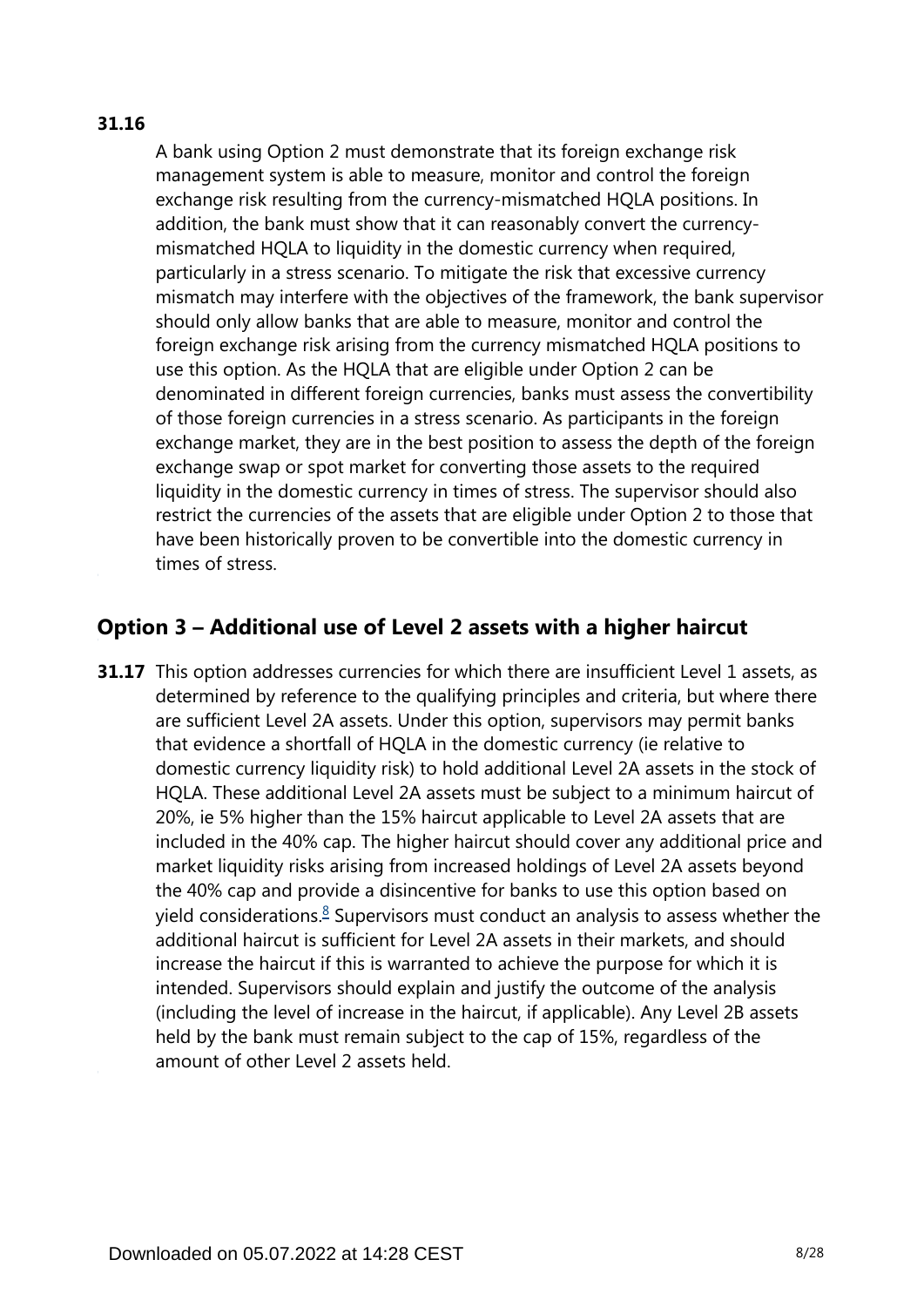<span id="page-8-0"></span>*[8](#page-7-0)*

*Supervisors should seek to avoid a situation where the cost of holding a portfolio that benefits from this option is lower than the cost of holding a theoretical compliant portfolio of Level 1 and Level 2 assets, after adjusting for any material differences in credit risk.*

- **31.18** A bank using Option 3 must be able to manage the price risk associated with the additional Level 2A assets. As the quality of Level 2A assets is lower than that for Level 1 assets, increasing its composition would increase the price risk and hence the volatility of the bank's stock of HQLA. To mitigate the uncertainty of performance of this option, banks must demonstrate that the values of the assets under stress are sufficient. At a minimum, they must be able to conduct stress tests to ascertain that the value of its stock of HQLA remains sufficient to support its LCR during a market-wide stress event. The bank should take a higher haircut (ie higher than the supervisor-imposed Option 3 haircut) on the value of the Level 2A assets if the stress test results suggest that the minimum haircut imposed by supervisors would be insufficient to cover the assets' price and market liquidity risks.
- **31.19** A bank using Option 3 must show that it can reasonably liquidate the additional Level 2A assets in a stress scenario. With additional reliance on Level 2A assets, it is essential to ensure that the market for these assets has sufficient depth. This standard may be implemented in several ways, but should be more severe than the requirements associated with Level 2 assets within the 40% cap, because increased reliance on Level 2A assets would increase concentration risk on an aggregate level, thus affecting market liquidity. The supervisor may:
	- (1) require that Level 2A assets that exceed the 40% cap meet higher qualifying criteria (eg minimum credit rating of AA+ or AA instead of AA-, central bank eligible);
	- (2) set a limit on the minimum issue size of the Level 2A assets that qualify for use under this option;
	- (3) set a limit on the bank's maximum holding as a percentage of the issue size of the qualifying Level 2A asset;
	- (4) set a limit on the maximum bid-ask spread, minimum volume, or minimum turnover of the qualifying Level 2A asset; and
	- (5) any other criteria appropriate for the jurisdiction.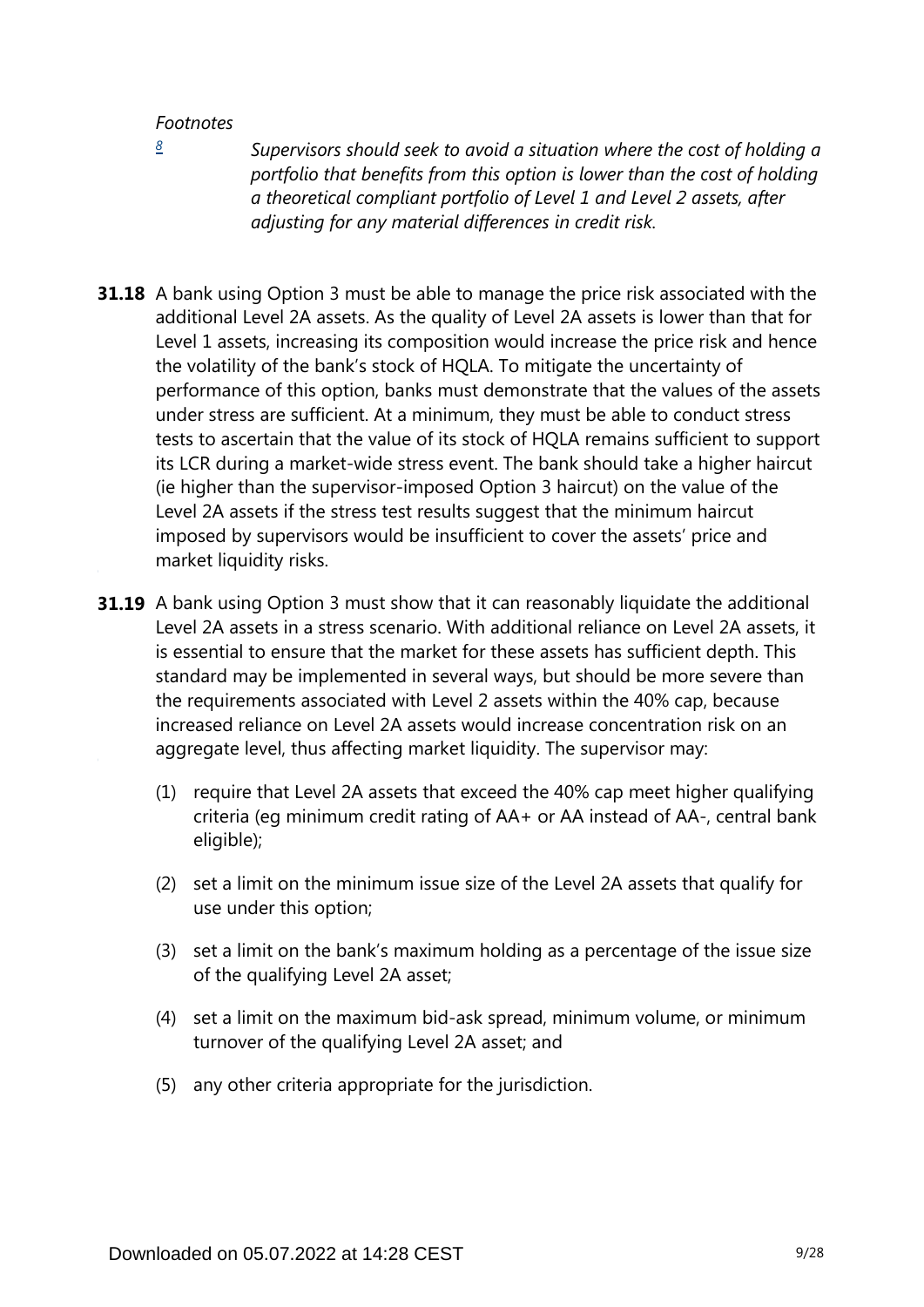## **Principles for assessing eligibility for alternative liquidity approaches**

- **31.20** All of the following principles must be satisfied in order for a jurisdiction to qualify for alternative treatment.
	- (1) To use the alternative treatment under the LCR, a jurisdiction must demonstrate and justify that insufficient HQLA denominated in the domestic currency exists, taking into account all relevant factors affecting the supply of, and demand for, such HQLA (Principle 1).
		- (a) The supply of HQLA in the domestic currency of the jurisdiction must be insufficient, in terms of Level 1 assets only or both Level 1 and Level 2 assets, to meet the aggregate demand for such assets from banks operating in that currency. The jurisdiction must be able to provide adequate information (quantitative and otherwise) to demonstrate this aggregate shortfall.
		- (b) The determination of insufficient HQLA by the jurisdiction under [LCR31.](https://www.bis.org/basel_framework/chapter/LCR/31.htm?tldate=20191231&inforce=20191215&published=20191215#paragraph_LCR_31_20191215_31_20) [20\(](https://www.bis.org/basel_framework/chapter/LCR/31.htm?tldate=20191231&inforce=20191215&published=20191215#paragraph_LCR_31_20191215_31_20)1)(a) should address all major factors relevant to the issue. These include, but are not limited to, the expected supply of HQLA in the medium term (eg three to five years), the extent to which the banking sector can and should run less liquidity risk, and the competing demand from banks and non-bank investors for holding HQLA for similar or other purposes.
		- (c) Insufficient HQLA faced by the jurisdiction must be caused by structural, policy and other constraints that cannot be resolved within the medium term (eg three to five years). Such constraints may relate to the fiscal or budget policies of the jurisdiction, the infrastructural development of its capital markets, the structure of its monetary system and operations (eg the currency board arrangements for jurisdictions with pegged exchange rates), or other jurisdiction-specific factors leading to the shortage or imbalance in the supply of HQLA available to the banking sector.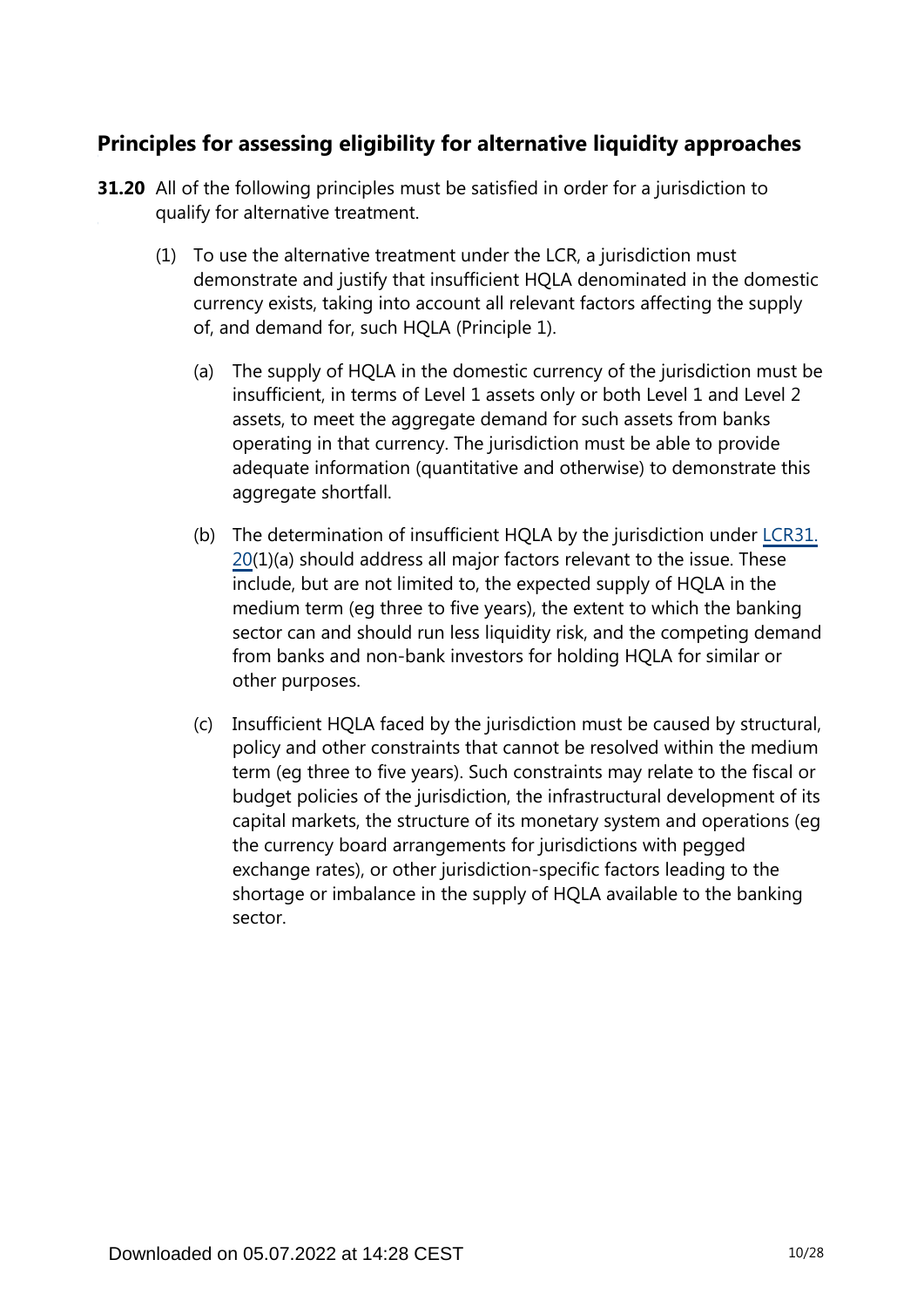- (2) A jurisdiction that intends to adopt one or more of the options for alternative treatment must be capable of limiting the uncertainty of performance, or mitigating the risks of non-performance, of the option(s) concerned (Principle 2).
	- (a) For Option 1 (ie the provision of contractual committed liquidity facilities from the relevant central bank for a fee), the jurisdiction must have the economic strength to support the committed liquidity facilities

granted by its central bank. To ensure this, the jurisdiction should have a process in place to control the aggregate amount of such facilities to within a level that can be measured and managed.

- (b) For Option 2 (ie use of foreign currency HQLA to cover domestic currency liquidity needs), the jurisdiction must have a mechanism in place to control the foreign exchange risk of its banks' foreign currency HQLA holdings.
- (c) For Option 3 (ie use of Level 2A assets beyond the 40% cap with a higher haircut), the jurisdiction must only allow Level 2 assets that are of a quality (credit and liquidity) comparable to that for Level 1 assets in its currency to be used under this option. The jurisdiction should be able to provide quantitative and qualitative evidence to substantiate this requirement.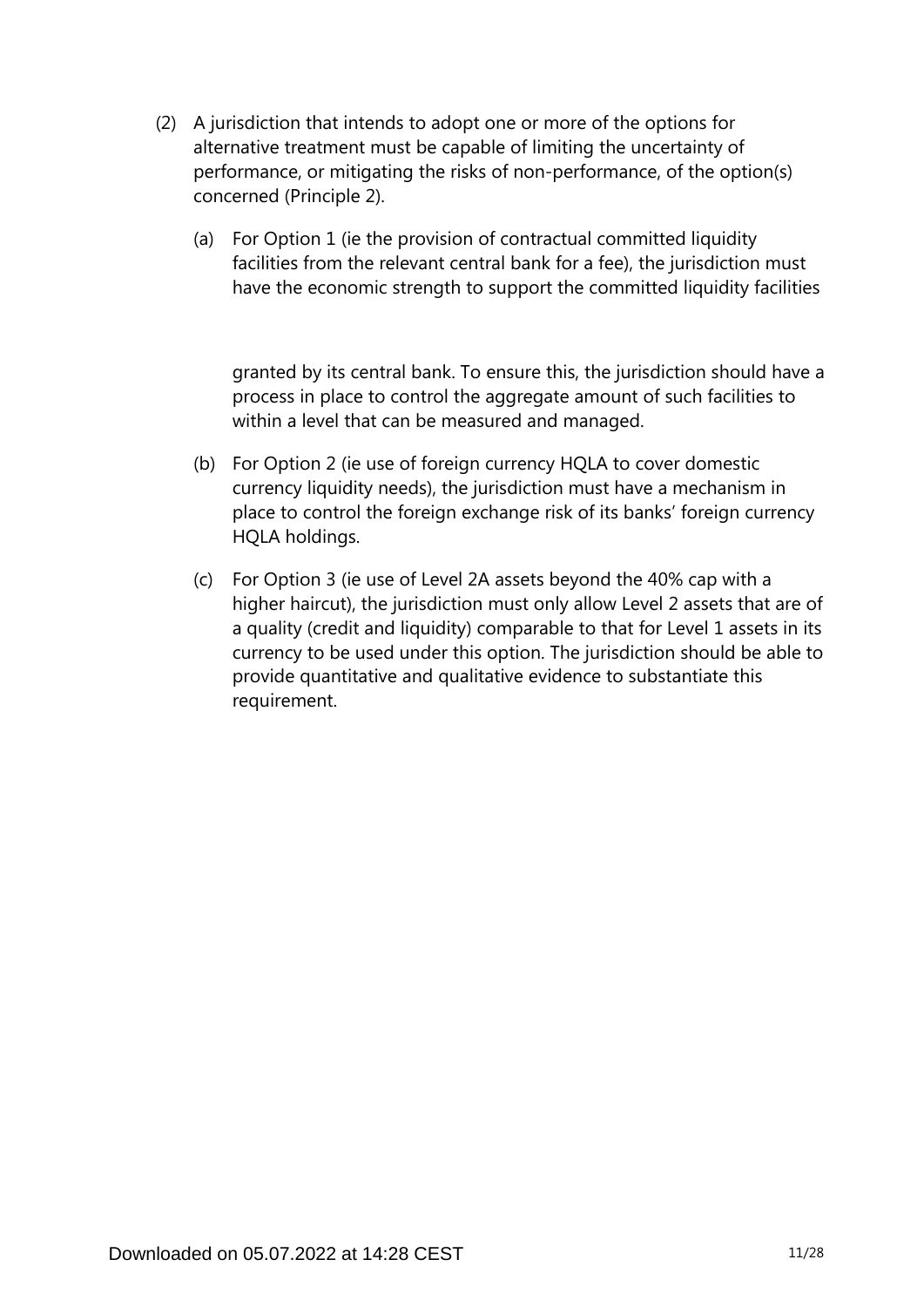- (3) A jurisdiction that intends to adopt one or more of the options for alternative treatment must be committed to observing all of the obligations set out below (Principle 3).
	- (a) The jurisdiction must maintain a supervisory monitoring system to ensure that its banks comply with the rules and requirements relevant to their usage of the options, including any associated haircuts, limits or restrictions.
	- (b) The jurisdiction must document and update its approach to adopting an alternative treatment, and make the approach explicit and transparent to other national supervisors. The approach should address how it complies with the applicable criteria, limits and obligations set out in the qualifying principles, including the determination of insufficient HQLA and other key aspects of its framework for alternative treatment.
	- (c) The jurisdiction must review periodically the determination of insufficient HQLA at intervals not exceeding five years, and disclose the results of review and any consequential changes to other national supervisors and stakeholders.
	- (d) The jurisdiction must permit an independent peer review of its framework for alternative treatment to be conducted as part of the Basel Committee's work programme and address the comments made.
- **31.21** The eligibility for a jurisdiction to adopt an alternative liquidity approach treatment should be based on a fully implemented LCR standard (ie 100% requirement).
- **31.22** The principles in [LCR31.20](https://www.bis.org/basel_framework/chapter/LCR/31.htm?tldate=20191231&inforce=20191215&published=20191215#paragraph_LCR_31_20191215_31_20) may not, in all cases, be able to capture specific circumstances or unique factors affecting individual jurisdictions having insufficient HQLA. Hence, a jurisdiction may provide additional information or explain other factors that are relevant to its compliance with the Principles, even though such information or factors may not be specified in the Principles.
- **31.23** Where a jurisdiction uses estimations or projections to support its case to use alternative liquidity approaches, the rationale and basis for those estimations or projections should be clearly set out. In order to support its case and facilitate independent peer review, the jurisdiction should provide information, to the extent possible, covering a long enough time series (eg three to five years depending on data availability).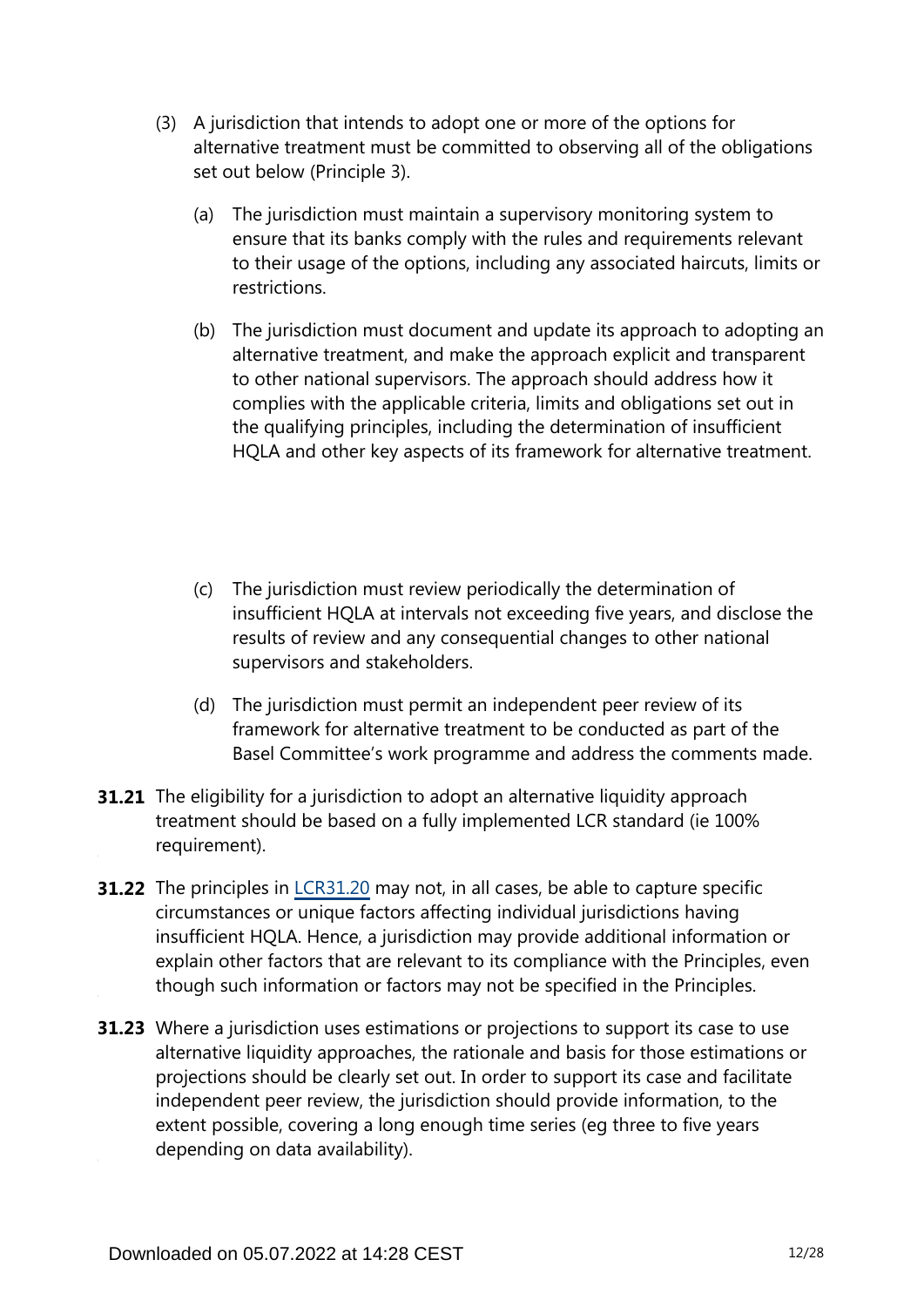## **Guidance on meeting Principle 1 – insufficiency of HQLA**

- **31.24** In order to qualify for alternative treatment, the jurisdiction must be able to demonstrate that there is an HQLA shortfall in the domestic currency as it relates to the needs in that currency. The jurisdiction must demonstrate this with regard to the three criteria set out above.
- **31.25** [LCR31.20\(](https://www.bis.org/basel_framework/chapter/LCR/31.htm?tldate=20191231&inforce=20191215&published=20191215#paragraph_LCR_31_20191215_31_20)1)(a) requires the jurisdiction to provide sufficient information to demonstrate the insufficient HQLA in its domestic currency. This insufficiency must principally reflect a shortage in Level 1 assets, although Level 2 assets may also be insufficient in some jurisdictions.
- <span id="page-12-0"></span>**31.26** To illustrate that a currency does not have sufficient HQLA, the jurisdiction must provide all relevant information and data that have a bearing on the size of the HQLA shortfall faced by banks operating in that currency that are subject to LCR requirements ("LCR banks"). These should, to the extent practicable, include the following information.
	- (1) The current and projected stock of HQLA denominated in its currency,  $\frac{9}{2}$  $\frac{9}{2}$  $\frac{9}{2}$ including:
		- (a) the supply of Level 1 and Level 2 assets broken down by asset classes;
		- (b) the amounts outstanding for the last three to five years;
		- (c) the projected amounts for the next three to five years; and
		- (d) any other information in support of its stock and projection of HQLA, including, should the jurisdiction feel that the true nature of the supply of HQLA cannot be simply reflected by the numbers provided, further information to explain sufficiently the case.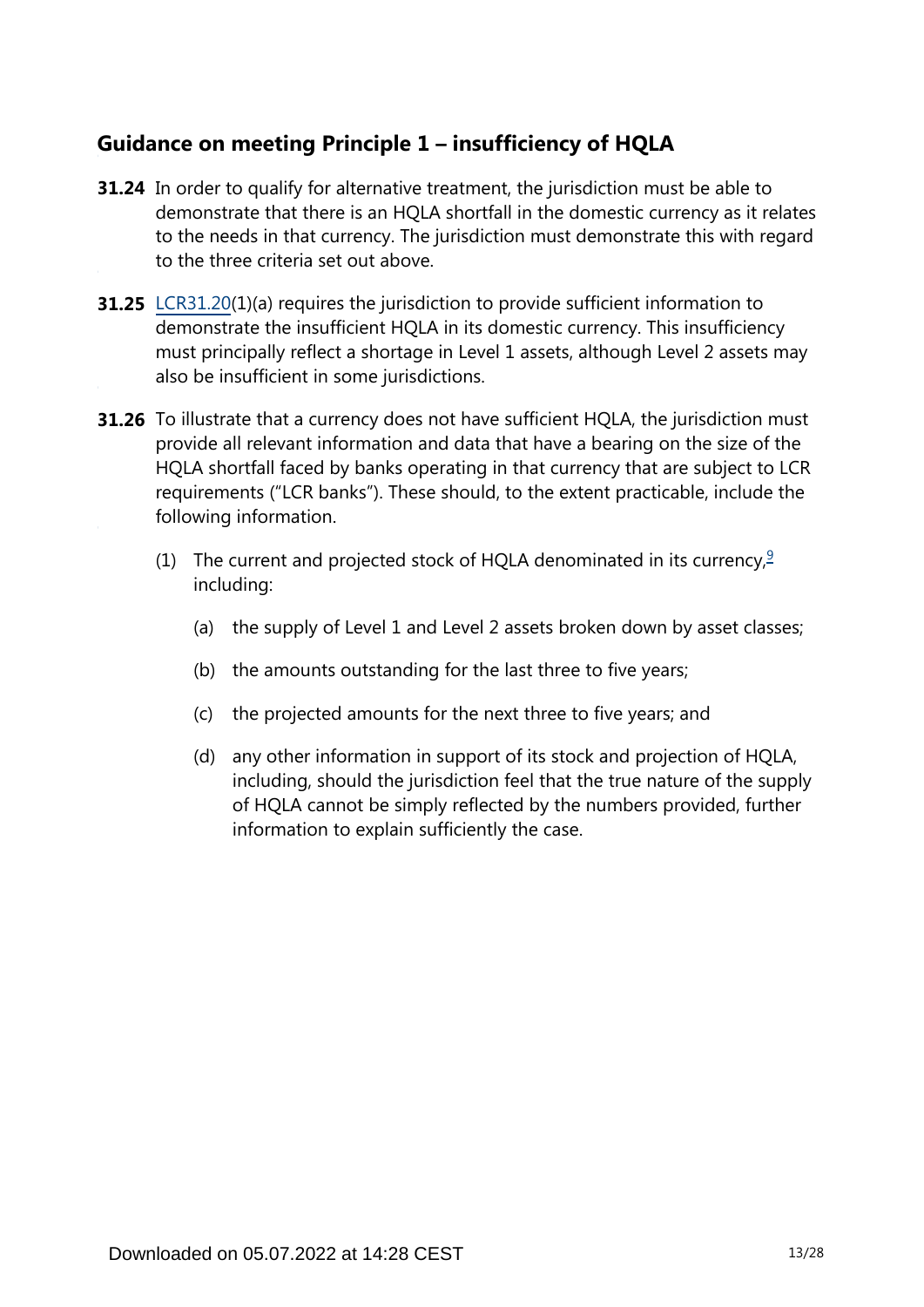- (2) The jurisdiction should provide a detailed analysis of the nature of the market for the above assets. Information relating to the market liquidity of the assets would be of particular importance. The jurisdiction should present its views on the liquidity of the HQLA based on the information presented. The following details should be provided:
	- (a) for the primary market for the above assets:
		- (i) the channel and method of issuance;
		- (ii) the issuers;
		- (iii) the past issue tenor, denomination and issue size for the last three to five years; and
		- (iv) the projected issue tenor, denomination and issue size for the next three to five years;
	- (b) for the secondary market for the above assets:
		- (i) the trading size and activity;
		- (ii) types of market participants; and
		- (iii) the size and activity of its repo market; and
	- (c) where possible, the jurisdiction should provide an estimate of the amount of the above assets (Level 1 and Level 2) required to be in free circulation for them to remain genuinely liquid, as well as any justification for these figures.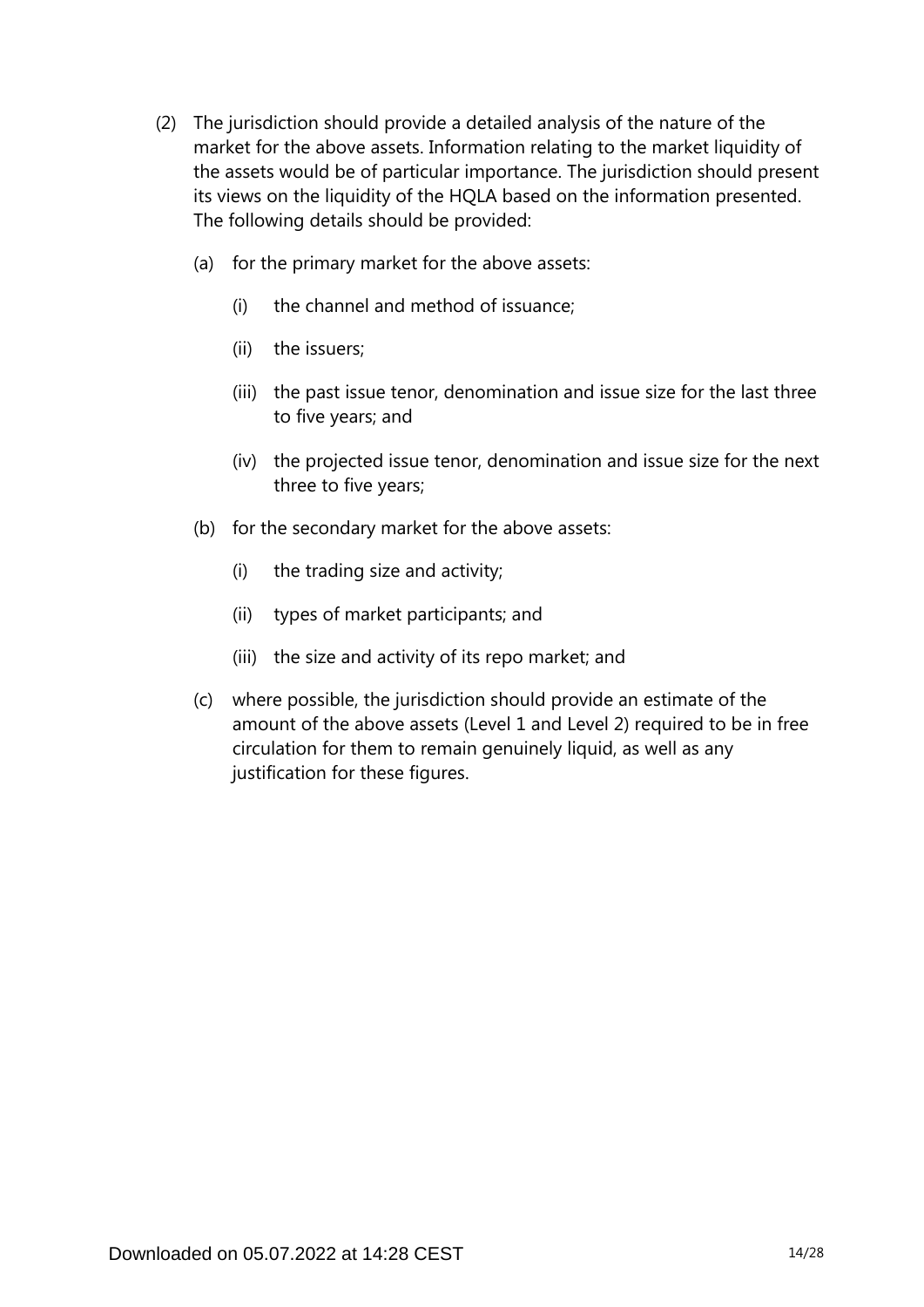- (3) With regard to demand for HQLA by LCR banks, the jurisdiction should provide:
	- (a) the number of LCR banks under its purview;
	- (b) the current demand (ie net 30-day cash outflows) for HQLA by these LCR banks for meeting the LCR or other requirements (eg collateral for intraday repo);
	- (c) the projected demand for the next three to five years based on banks' business growth and strategy;
	- (d) an estimate of the percentage of total HQLA already in the hands of banks; and
	- (e) commentaries on cash flow projections where appropriate to improve their persuasiveness. The projections should take into account observed behavioural changes of the LCR banks and any other factors that may result in a reduction of their 30-day cash outflows.
- (4) The jurisdiction may provide information on the demand for Level 1 and Level 2 assets by the other HQLA holders in support of its application. These entities are not subject to the LCR but will likely take up, or hold on to, a part of the outstanding stock of HQLA. Such entities include: banks, branches of banks and other deposit-taking institutions which conduct bank-like activity (such as building societies and credit unions) in the jurisdiction but are not subject to the LCR: other financial institutions which are normally subject to prudential supervision, such as investment or securities firms, insurance or reinsurance companies, pension / superannuation funds, mortgage funds, and money market funds; and other significant investors which have demonstrated a track record of strategic "buy and hold" purchases which can be presumed to be price-insensitive. This would include foreign sovereigns, foreign central banks and foreign sovereign / quasi-sovereign funds, but not hedge funds or other private investment management vehicles. Historical demand for such assets by these holders is not sufficient. The alternate holders of HQLA must at least exhibit the following qualities:
	- (a) price-inelastic: the holders of HQLA are unlikely to switch to alternate assets unless there is a significant change in the price of these assets; and
	- (b) proven to be stable: the demand for HQLA by the holders should remain stable over the next three years as they require these assets to meet specific purposes, such as asset-liability matching or other regulatory requirements.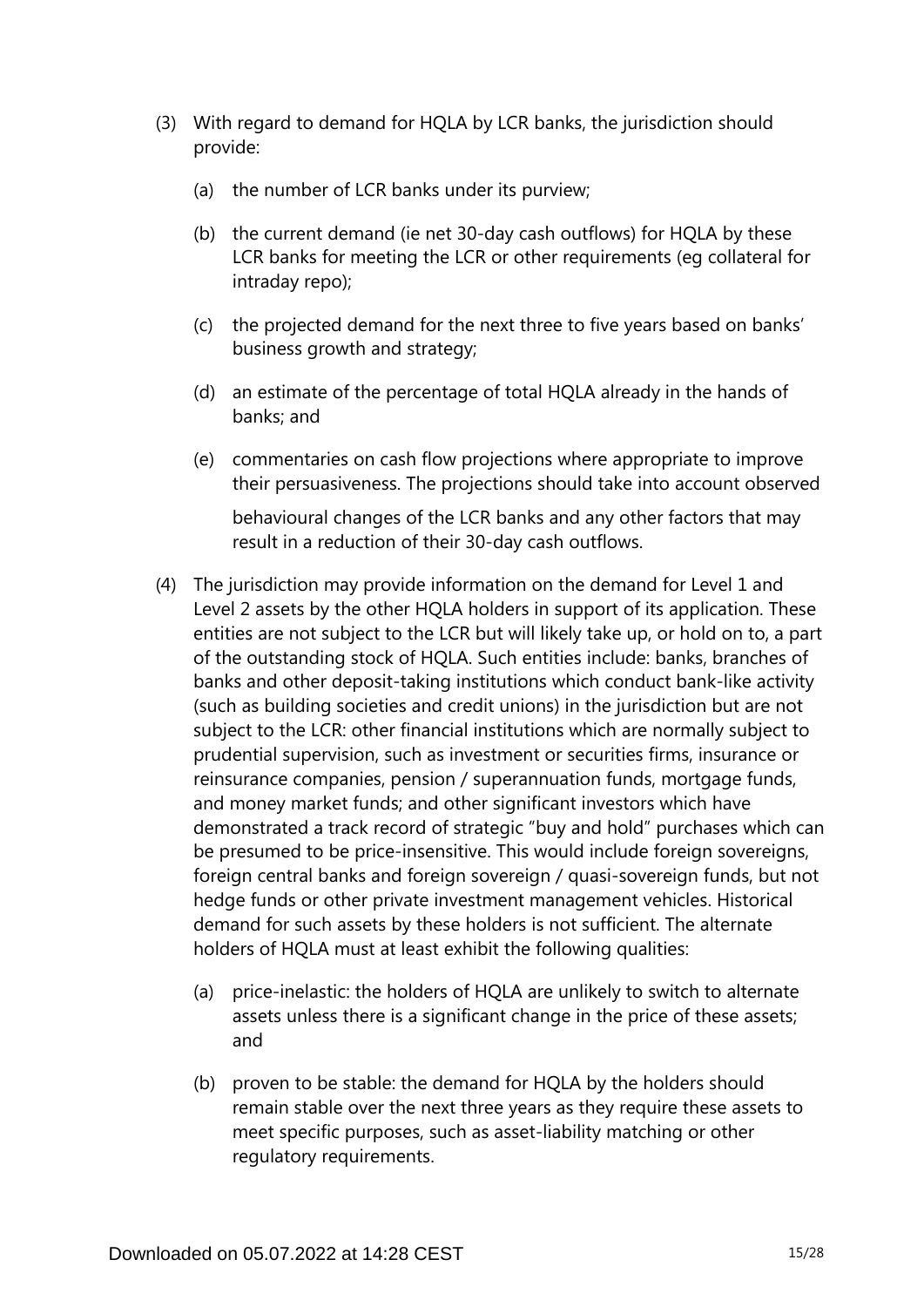<span id="page-15-0"></span>*[9](#page-12-0)*

- *To avoid doubt, if the jurisdiction is a member of a monetary union operating under a single currency, debt or other assets issued in other members of the union in that currency is considered available for all jurisdictions in that union. Hence, the jurisdiction should take into account the availability of such assets which qualify as HQLA in its analysis.*
- **31.27** The jurisdiction should be able to come up with a reasonable estimate of the HQLA shortfall faced by its LCR banks (current and over the next three to five years), based on credible information. In deriving the HQLA shortfall, the jurisdiction should first compare:
	- (1) the total outstanding stock of its HQLA in domestic currency; with
	- (2) the total liquidity needs of its LCR banks in domestic currency.
- <span id="page-15-2"></span>**31.28** The jurisdiction should then explain the method of deriving the HQLA shortfall, taking into account all relevant factors, including those set out in [LCR31.20\(](https://www.bis.org/basel_framework/chapter/LCR/31.htm?tldate=20191231&inforce=20191215&published=20191215#paragraph_LCR_31_20191215_31_20)1)(b), which may affect the size of the shortfall. A detailed analysis of the calculations should be provided (eg in the form of a template), explaining any adjustments to supply and demand and justifications for such adjustments.<sup>[10](#page-15-1)</sup> The jurisdiction should demonstrate that the method of defining insufficiency is appropriate for its circumstances, and that it can reflect the HQLA shortfall faced by LCR banks in the currency.

#### *Footnotes*

*[10](#page-15-2)*

*For HQLA that are subject to caps or haircuts (eg Level 2 assets), the effects of such constraints should be accounted for.*

<span id="page-15-1"></span>**31.29** [LCR31.20\(](https://www.bis.org/basel_framework/chapter/LCR/31.htm?tldate=20191231&inforce=20191215&published=20191215#paragraph_LCR_31_20191215_31_20)1)(b) builds on the information provided by the jurisdiction in [LCR31.7](https://www.bis.org/basel_framework/chapter/LCR/31.htm?tldate=20191231&inforce=20191215&published=20191215#paragraph_LCR_31_20191215_31_7) to [LCR31.10](https://www.bis.org/basel_framework/chapter/LCR/31.htm?tldate=20191231&inforce=20191215&published=20191215#paragraph_LCR_31_20191215_31_10) and requires the jurisdiction to further explain the manner in which insufficient HQLA is determined, by listing all major factors that affect the HQLA shortfall faced by its LCR banks under [LCR31.20](https://www.bis.org/basel_framework/chapter/LCR/31.htm?tldate=20191231&inforce=20191215&published=20191215#paragraph_LCR_31_20191215_31_20)(1)(a). There should be a commentary for each of the factors, explaining why the factor is relevant, the impact of the factor on the HQLA shortfall, and how such impact is incorporated into the analysis of insufficient HQLA. The jurisdiction should be able to demonstrate that it has adequately considered all relevant factors, including those that may improve the HQLA shortfall, so as to ascertain that the insufficiency issue is fairly stated.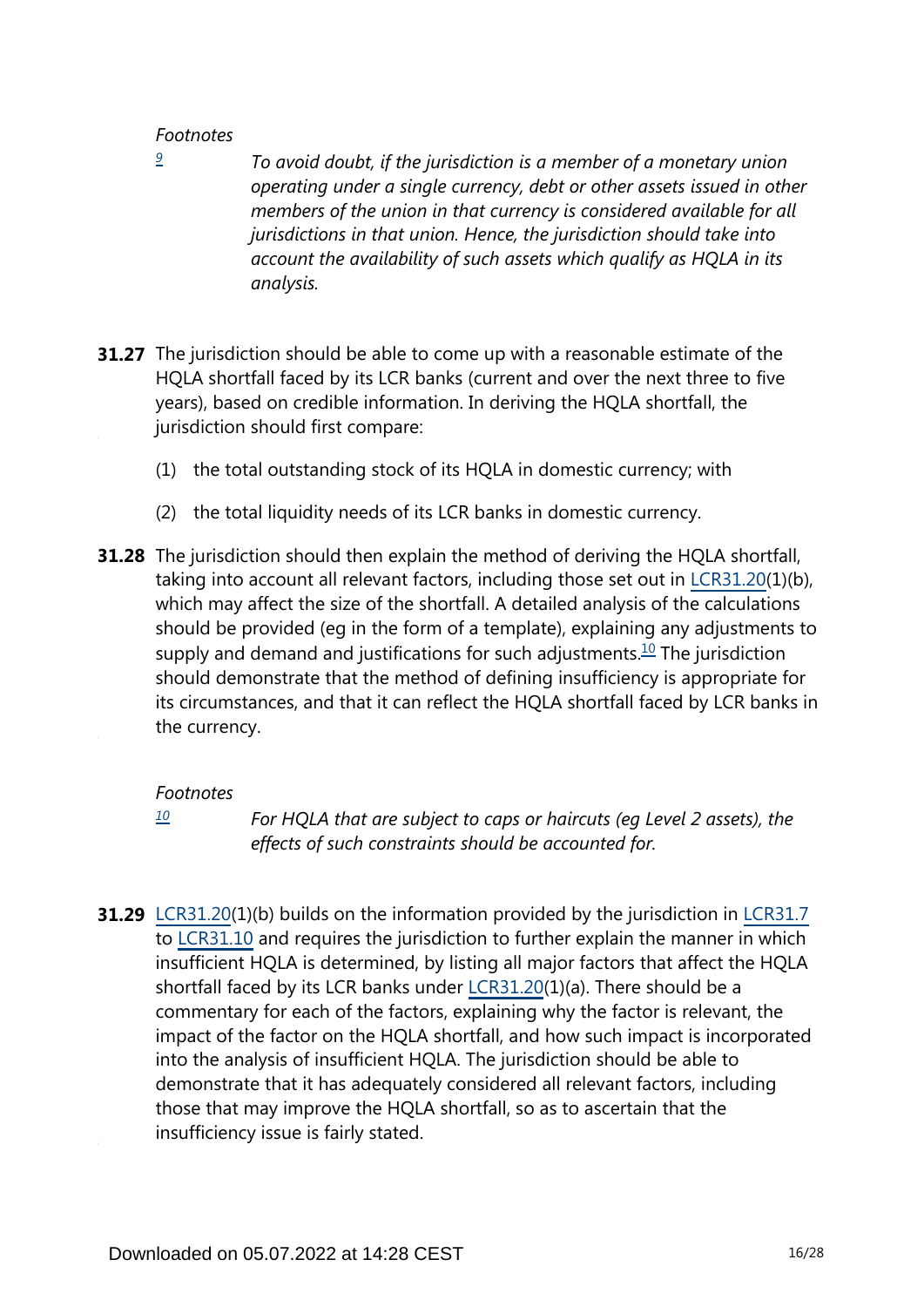#### **31.30**

On the supply of HQLA, there should be due consideration of the extent to which insufficient HQLA may be alleviated by estimated medium term supply of such assets, as well as the factors restricting the availability of HQLA to LCR banks. In the case of government debt, relevant information on availability can be reflected, for example, from the size and nature of other users of government debt in the jurisdiction; holdings of government debt which seldom appear in the traded markets; and the amount of government debt in free circulation for the assets to remain truly liquid.

- **31.31** On the demand of HQLA, there should be due consideration of the potential liquidity needs of the banking sector, taking into account the scope for banks to reduce their liquidity risk (and hence their demand for HQLA) and the extent to which banks can satisfy their demand through the repo market (rather than through outright purchase of HQLA). Other needs for maintaining HQLA (eg for intraday repo purposes) may also increase banks' demand for such assets.
- **31.32** The jurisdiction should also include any other factors not mentioned above that are relevant to its case.
- **31.33** [LCR31.20\(](https://www.bis.org/basel_framework/chapter/LCR/31.htm?tldate=20191231&inforce=20191215&published=20191215#paragraph_LCR_31_20191215_31_20)1)(c) should establish that insufficient HQLA is caused by constraints that are not temporary in nature. The jurisdiction should provide a list of such constraints, explain the nature of the constraints and how the insufficiency issue is affected by the constraints, as well as whether there is any prospect of change in the constraints (eg measures taken to address the constraints) in the next three to five years. To demonstrate the significance of the constraints, the jurisdiction should support the analysis with appropriate quantitative information.
- <span id="page-16-0"></span>**31.34** A jurisdiction may have fiscal or budget constraints that limit its ability or need to raise debt. To support this, the following information should, at a minimum, be provided:
	- (1) Fiscal position for the past ten years: Consistent fiscal surpluses (eg at least six out of the past ten years or at least two out of the past three years) $\frac{11}{1}$  $\frac{11}{1}$  $\frac{11}{1}$  can be an indication that the jurisdiction does not need to raise a significant amount of debt. On the contrary, it is unlikely that jurisdictions with persistent deficits (eg at least six out of the past ten years) will have a shortage in government debt issued.
	- (2) Fiscal position as a percentage of gross domestic product (GDP) (ten-year average): This is another way of looking at the fiscal position. A positive tenyear average will likely suggest that the need for debt issuance is low. Similarly, a negative ten-year average will suggest otherwise.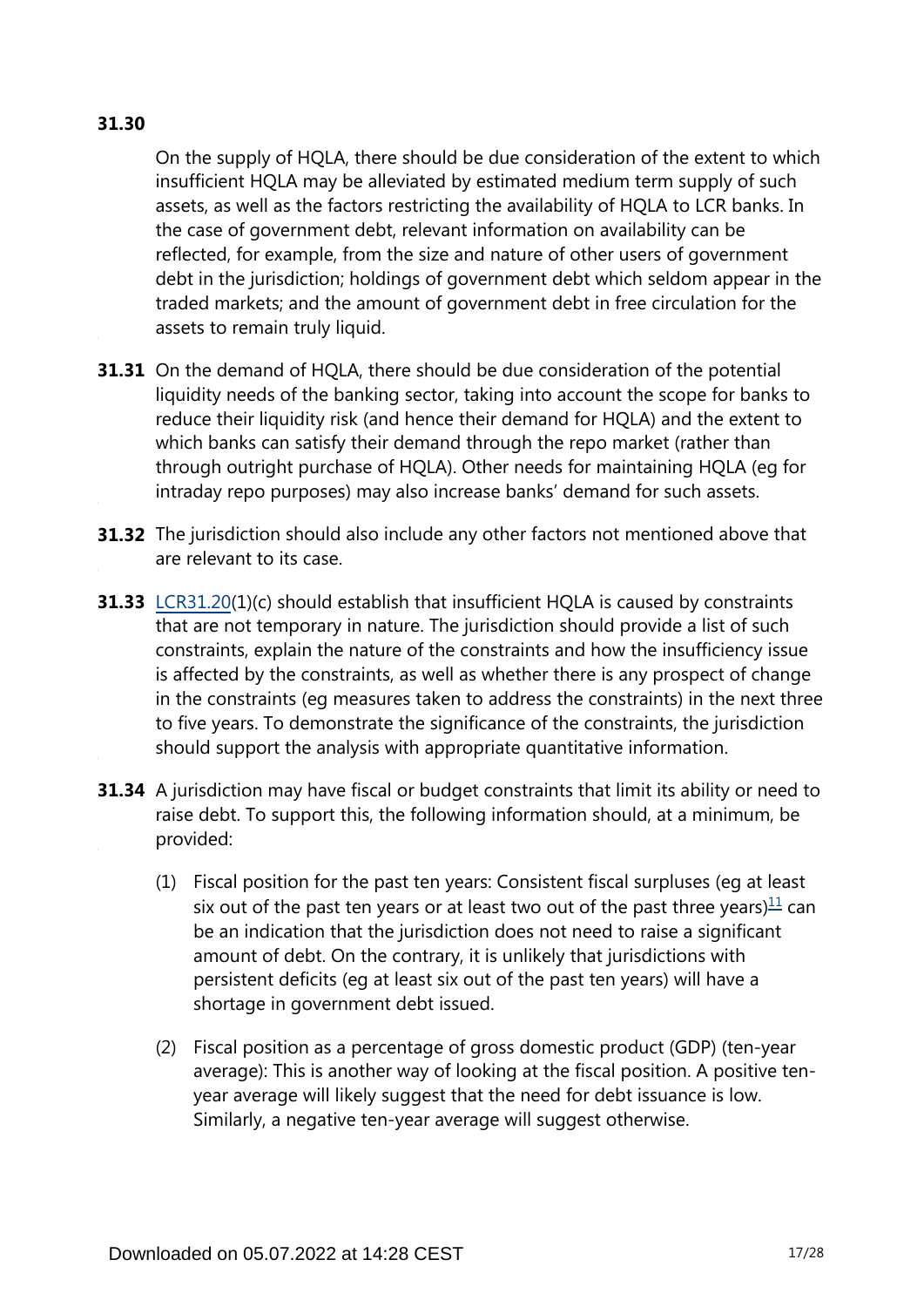(3) Issue of government or central bank debt in the past ten years and the reasons for such issuance (eg for market operations or managing the yield curve). This is to assess the level and consistency of debt issuance.

#### *Footnotes*

*[11](#page-16-0)*

*Some deficits during economic downturns need to be catered for. Moreover, the recent surplus/deficit situation is relevant for assessment.*

- <span id="page-17-0"></span>**31.35** The jurisdiction should also provide the ratio of its government debt to total banking assets denominated in domestic currency (for the past three to five years) to facilitate trend analysis of the government debt position versus a proxy indicator for banking activity (ie total banking assets), as well as comparison of the position across jurisdictions (including those that may not have the insufficiency issue). While this ratio alone cannot give any conclusive view about the insufficiency issue, a relatively low ratio (eg below 20%) may support the case if the jurisdiction also performs similarly under other indicators.
- **31.36** A jurisdiction may have underdeveloped markets that result in limited availability of corporate or covered bonds to satisfy market demand. Information to be provided may include the causes of this situation, measures that are being taken to develop the markets, the expected effect of such measures, and other relevant statistics showing the state of the markets.
- **31.37** There may also be other structural issues affecting the monetary system and operations. For example, the currency board arrangements for jurisdictions with pegged exchange rates could potentially constrain the issue of central bank debt and cause uncertainty or volatility in the availability of such debt to the banking sector. The jurisdiction should explain such arrangements and their effects on the supply of central bank debt (supported by relevant historical data in the past three to five years).

## **Guidance on meeting Principle 2 – managing performance**

**31.38** This Principle assesses whether and how the jurisdiction mitigates the risks arising from the adoption of any of the options, based on the requirements set out in the three criteria mentioned above. The assessment should also include whether the jurisdiction's approach to adopting the options is in line with the alternative treatment set out in [LCR31.1](https://www.bis.org/basel_framework/chapter/LCR/31.htm?tldate=20191231&inforce=20191215&published=20191215#paragraph_LCR_31_20191215_31_1) to [LCR31.19.](https://www.bis.org/basel_framework/chapter/LCR/31.htm?tldate=20191231&inforce=20191215&published=20191215#paragraph_LCR_31_20191215_31_19)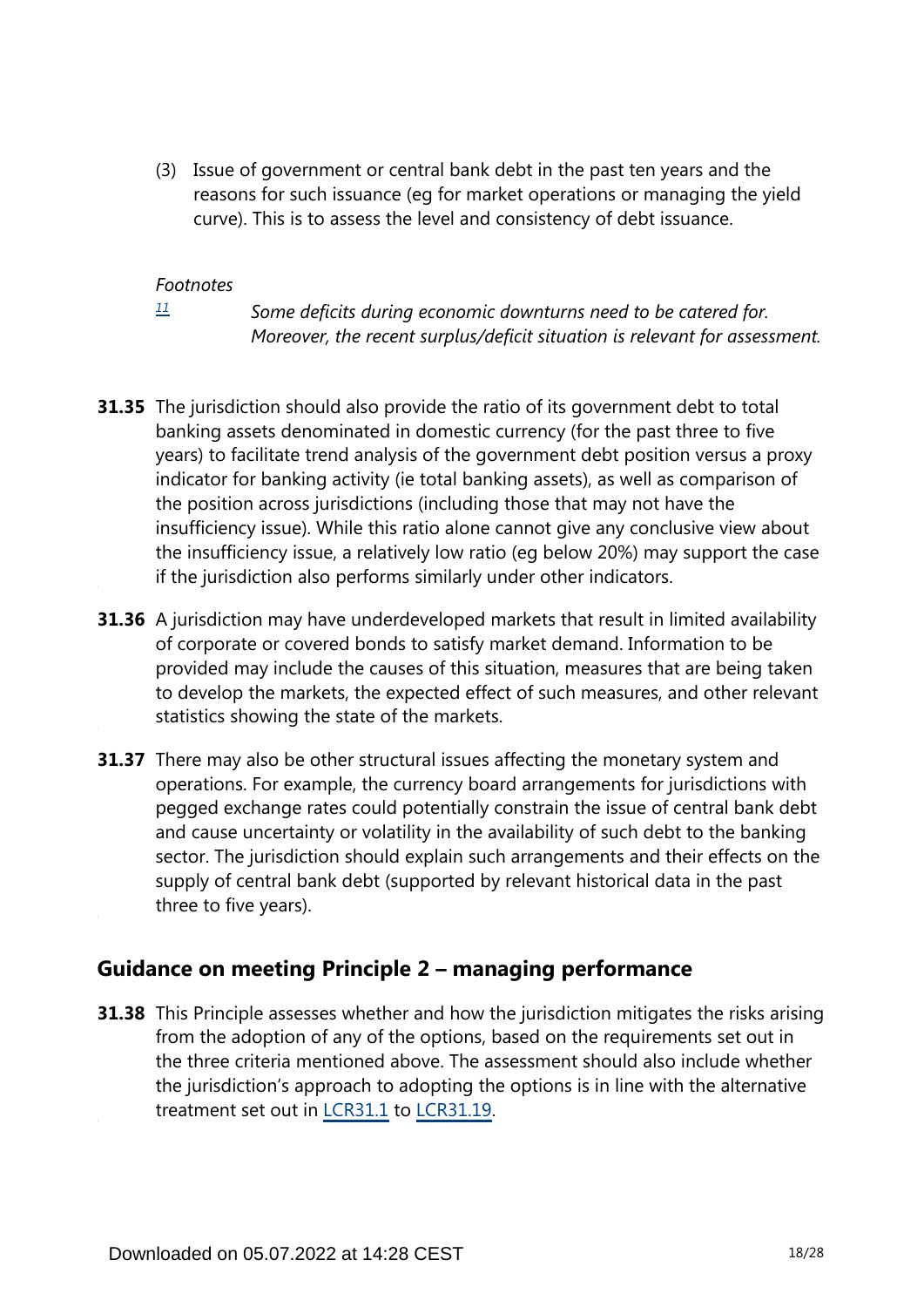**31.39** The jurisdiction should explain its policy towards the adoption of the options, including which of the options will be used and the estimated (and maximum

allowable) extent of usage by the banking sector. The jurisdiction should also justify the appropriateness of the maximum level of usage of the options to its banking system, in accordance with the relevant guidance set out in [LCR31.4](https://www.bis.org/basel_framework/chapter/LCR/31.htm?tldate=20191231&inforce=20191215&published=20191215#paragraph_LCR_31_20191215_31_4) to [LCR31.6](https://www.bis.org/basel_framework/chapter/LCR/31.htm?tldate=20191231&inforce=20191215&published=20191215#paragraph_LCR_31_20191215_31_6).

<span id="page-18-3"></span><span id="page-18-2"></span>**31.40** A jurisdiction intending to adopt Option 1 must demonstrate that it has the economic and financial capacity to support the committed liquidity facilities that will be granted to its banks.<sup>[12](#page-18-0)</sup> The jurisdiction should, for example, have a strong credit rating (such as AA- or higher $1/3$ ) or be able to provide other evidence of financial strength and should not be exposed to adverse developments (eg a looming crisis) that may heavily impinge on its domestic economy in the near term.

#### *Footnotes*

<span id="page-18-0"></span>*[12](#page-18-2)*

- *This is to enhance market confidence rather than to query the jurisdiction's ability to honour its commitments.*
- *This is the minimum sovereign rating that qualifies for a 0% risk weight under [CRE20.](https://www.bis.org/basel_framework/chapter/CRE/20.htm?tldate=20191231&inforce=20191215&published=20191215) [13](#page-18-3)*
- <span id="page-18-1"></span>**31.41** The jurisdiction should also demonstrate that it has a process in place to control the aggregate facilities granted under Option 1 within a level that is appropriate for its local circumstances. For example, the jurisdiction may limit the amount of Option 1 commitments to a certain proportion of its GDP and justify why this level is suitable for its banking system. The process should address situations where the aggregate facilities are approaching or have breached the limit, and how the limit interplays with other restrictions for using the options (eg maximum level of usage for all options combined).
- <span id="page-18-5"></span><span id="page-18-4"></span>**31.42** To facilitate assessment of compliance with requirements in [LCR31.12](https://www.bis.org/basel_framework/chapter/LCR/31.htm?tldate=20191231&inforce=20191215&published=20191215#paragraph_LCR_31_20191215_31_12), the jurisdiction should provide all relevant details associated with the extension of the committed facility, covering:
	- (1) the commitment fee (including the basis on which it is charged,  $\frac{14}{1}$  $\frac{14}{1}$  $\frac{14}{1}$  the method of calculation<sup>[15](#page-19-1)</sup> and the frequency of re-calculating or varying the fee). The jurisdiction should, in particular, demonstrate that the calculation of the commitment fee is in line with the conceptual framework set out in [LCR31.12](https://www.bis.org/basel_framework/chapter/LCR/31.htm?tldate=20191231&inforce=20191215&published=20191215#paragraph_LCR_31_20191215_31_12);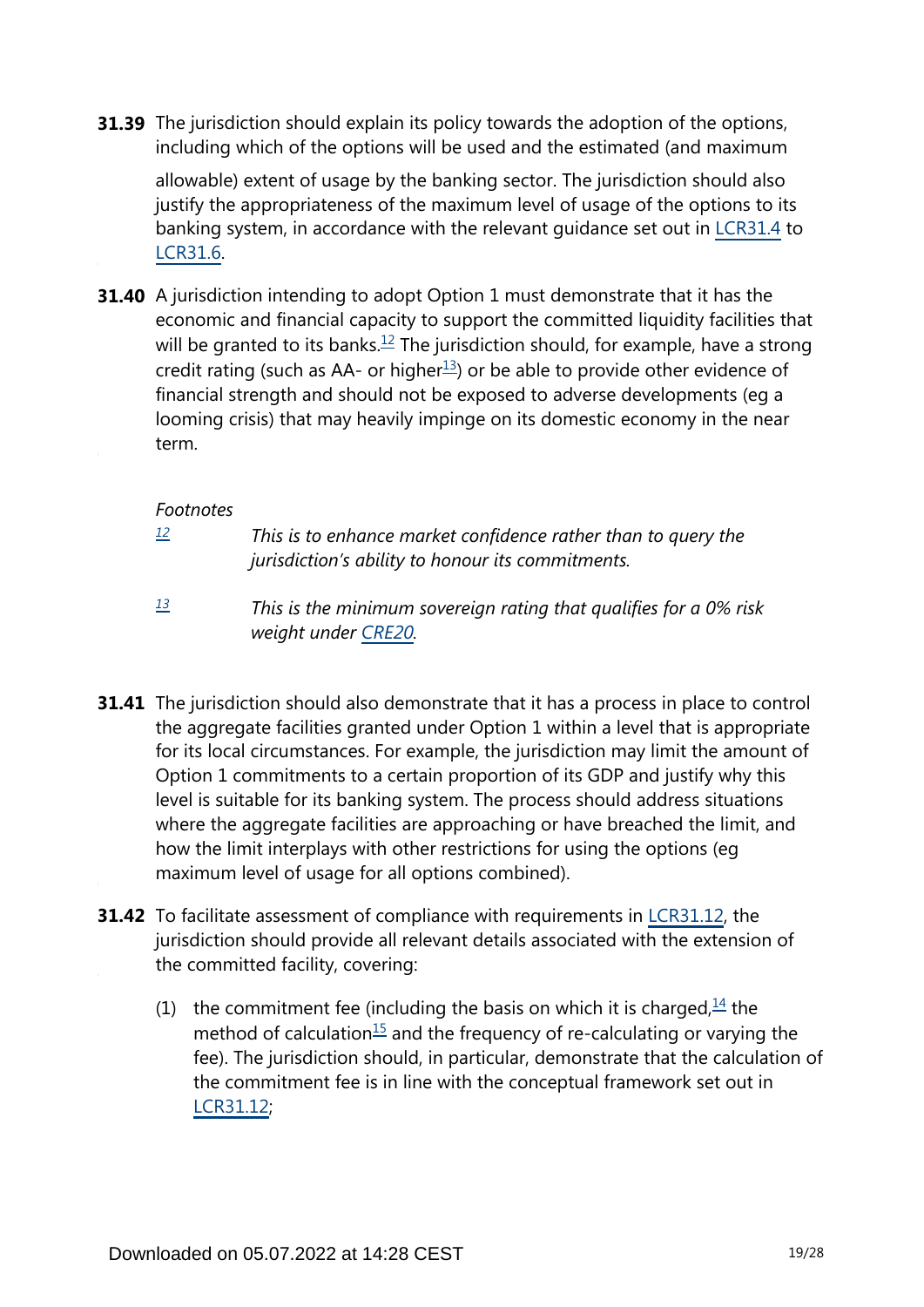- (2) the types of collateral acceptable to the central bank for securing the facility and respective collateral margins or haircuts required;
- <span id="page-19-4"></span>(3) the legal terms of the facility (including whether it covers a fixed term or is renewable or evergreen, the notice of drawdown, whether the contract is irrevocable prior to maturity, $\frac{16}{2}$  $\frac{16}{2}$  $\frac{16}{2}$  and whether there are restrictions on a bank's ability to draw down on the facility): $\frac{17}{2}$  $\frac{17}{2}$  $\frac{17}{2}$
- <span id="page-19-5"></span>(4) the criteria for allowing individual banks to use Option 1;
- (5) disclosure policies (ie whether the level of the commitment fee and the amount of committed facilities granted will be disclosed, either by the banks or by the central bank); and
- (6) the projected size of committed liquidity facilities that may be granted under Option 1 (versus the projected size of total net cash outflows in the domestic currency for Option 1 banks) for each of the next three to five years and the basis of projection.

<span id="page-19-2"></span><span id="page-19-1"></span><span id="page-19-0"></span>

| 14  | LCR31.12 requires the fee to be charged regardless of the amount, if<br>any, drawn down against the facility.                               |
|-----|---------------------------------------------------------------------------------------------------------------------------------------------|
| 15  | LCR31.12 presents the conceptual framework for setting the fee.                                                                             |
| 16  | LCR31.12 requires the maturity date to at least fall outside the 30-day<br>LCR window and the contract to be irrevocable prior to maturity. |
| -17 | LCR31.12 requires the contract not to involve any ex post credit                                                                            |

- <span id="page-19-3"></span>**31.43** A jurisdiction intending to adopt Option 2 should demonstrate that it has a mechanism in place to control the foreign exchange risk arising from banks' holdings in foreign currency HQLA under this option. This is because such foreign currency asset holdings to cover domestic currency liquidity needs may be exposed to the risk of decline in the liquidity value of those foreign currency assets should exchange rates move adversely when the assets are converted into the domestic currency, especially in times of stress.
- **31.44** This control mechanism should cover the following elements:

*decision by the central bank*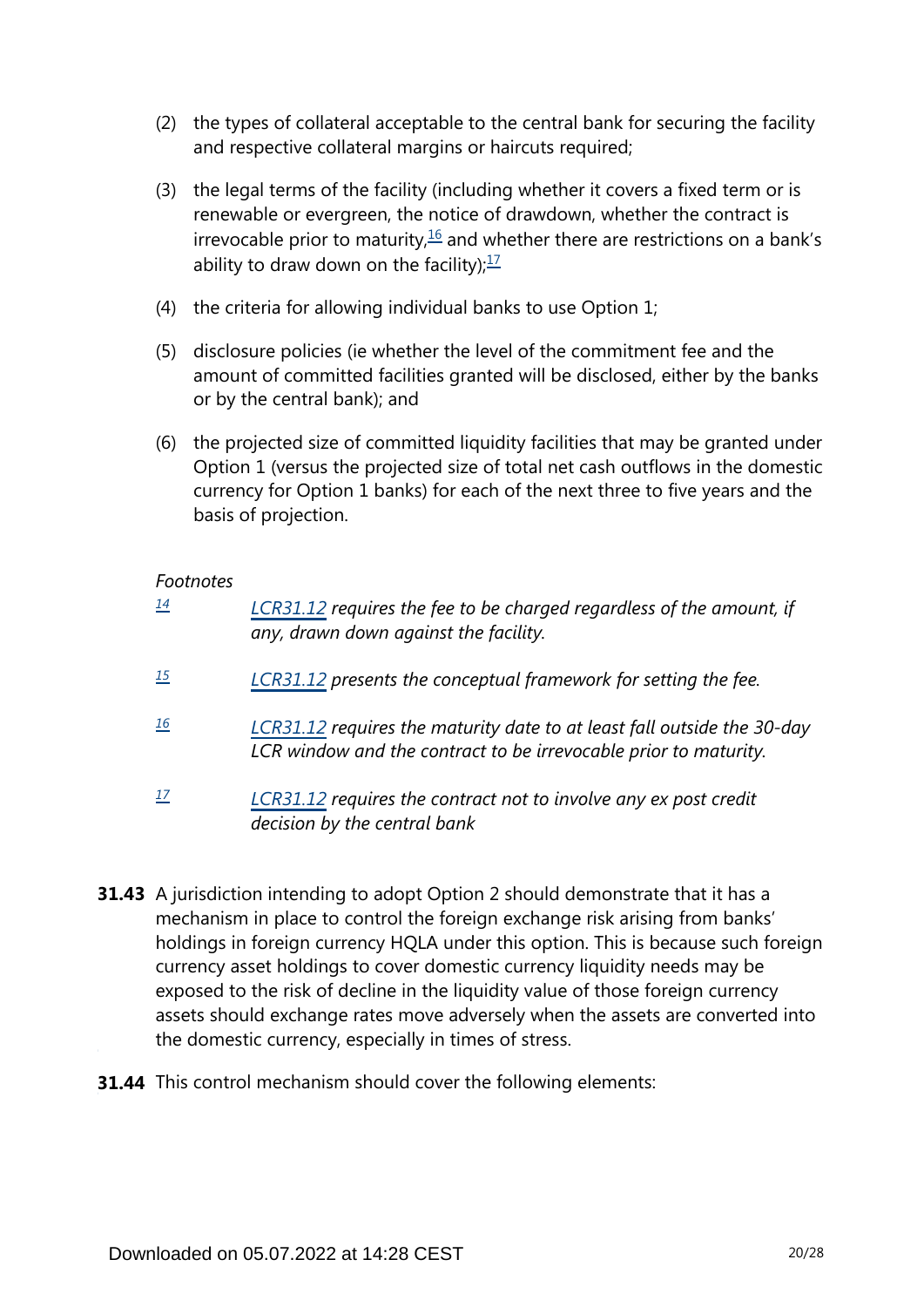(1) The jurisdiction should ensure that the use of Option 2 is confined only to foreign currencies which provide a reliable source of liquidity in the domestic currency in stressed market conditions. In this regard, the jurisdiction should

specify the currencies and broad types of HQLA denominated in those currencies<sup>[18](#page-22-0)</sup> allowable under this option, based on prudent criteria. The suitability of the currencies should be reviewed whenever significant changes in the external environment warrant a review.

- <span id="page-20-2"></span><span id="page-20-1"></span><span id="page-20-0"></span>(2) The jurisdiction should explain why each of the allowable currencies is selected, including an analysis of the historical exchange rate volatility, and turnover size in the foreign exchange market, of the currency pair (eg based on statistics for each of the past three to five years). In case a currency is selected for other reasons, $19$  the justifications should be clearly stated to support its inclusion for Option 2 purposes. The selection of currencies should take into account the following aspects:
	- (a) the currency should be freely transferable and convertible into the domestic currency;
	- (b) the currency should be liquid and active in the relevant foreign exchange market; the methodology and basis of this assessment should be documented;
	- (c) the currency should not exhibit significant historical exchange rate volatility against the domestic currency; $20$  and
	- (d) in the case of a currency which is pegged to the domestic currency, there should be a formal mechanism in place for maintaining the peg rate; relevant information about the mechanism and past ten-year statistics on exchange rate volatility of the currency pair showing the effectiveness of the peg arrangement should be documented.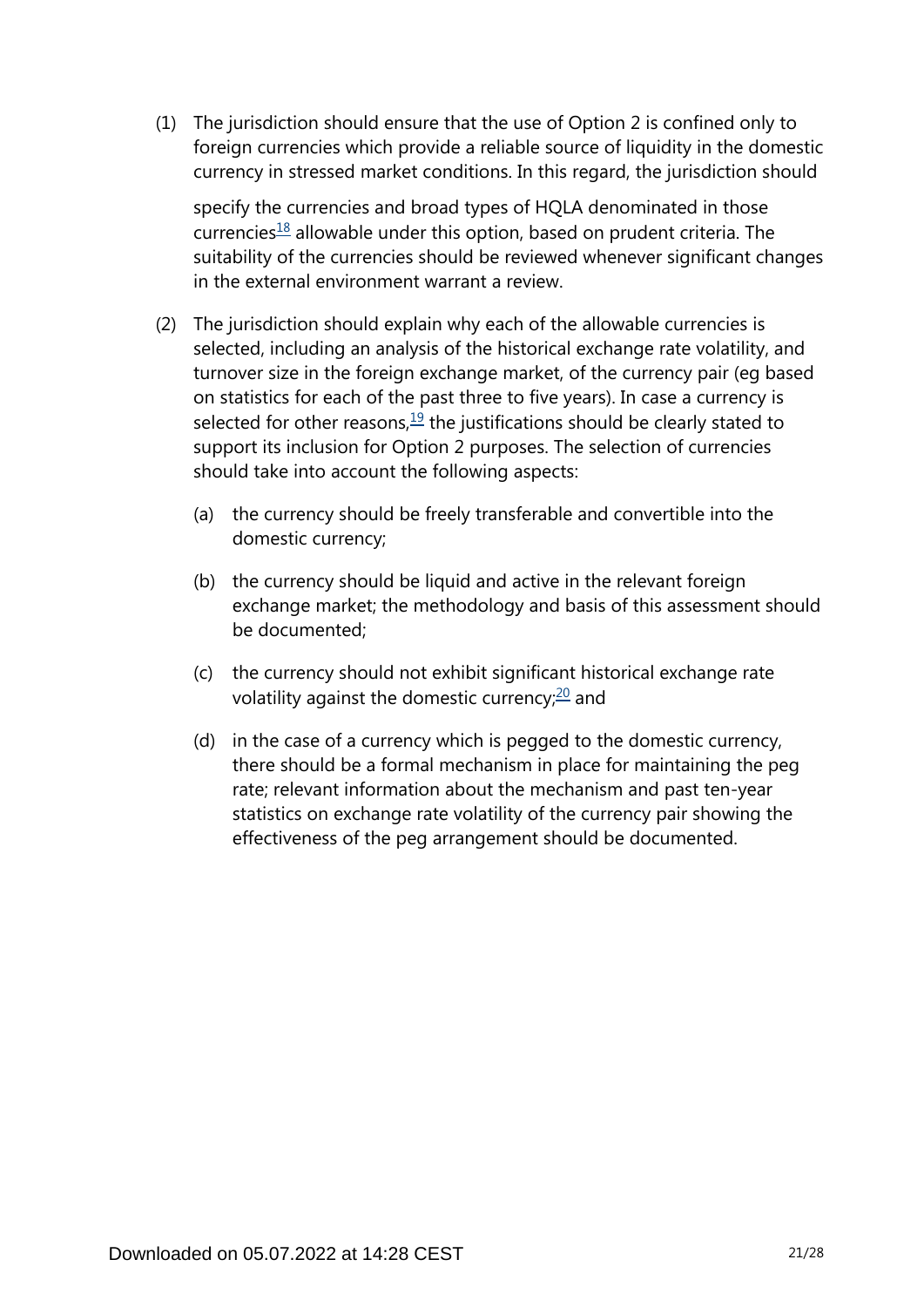- <span id="page-21-0"></span>(3) HQLA in the allowable currencies used for Option 2 purposes must be subject to haircuts as prescribed under this framework (ie at least 8% for major currencies $21$ ). The jurisdiction should set a higher haircut for other currencies where the exchange rate volatility against the domestic currency is much higher, based on a methodology that compares the historical (eg monthly) exchange rate volatilities between the currency pair concerned over an extended period of time. Where the allowable currency is formally pegged to the domestic currency, a lower haircut may be used to reflect limited exchange rate risk under the peg arrangement. To qualify for this treatment, the jurisdiction should demonstrate the effectiveness of its currency peg mechanism and the long-term prospect of keeping the peg. Where a threshold for applying the haircut under Option 2 is adopted (see [LCR31.15](https://www.bis.org/basel_framework/chapter/LCR/31.htm?tldate=20191231&inforce=20191215&published=20191215#paragraph_LCR_31_20191215_31_15)), the level of the threshold must not be more than 25%.
- (4) Regular information should be collected from banks in respect of their holding of allowable foreign currency HQLA for LCR purposes to enable supervisory assessment of the foreign exchange risk associated with banks' holdings of such assets, both individually and in aggregate.
- (5) There should be an effective means to control the foreign exchange risk assumed by banks. The control mechanism, and how it is to be applied to banks, should be elaborated. In particular:
	- (a) there should be prescribed criteria for allowing individual banks to use Option 2;
	- (b) the approach to assessing whether the estimated holdings of foreign currency HQLA by individual banks using Option 2 are consistent with their foreign exchange risk management capacity (see [LCR31.13](https://www.bis.org/basel_framework/chapter/LCR/31.htm?tldate=20191231&inforce=20191215&published=20191215#paragraph_LCR_31_20191215_31_13)) should be explained; and
	- (c) there should be a system for setting currency mismatch limits to control banks' maximum foreign currency exposures under Option 2.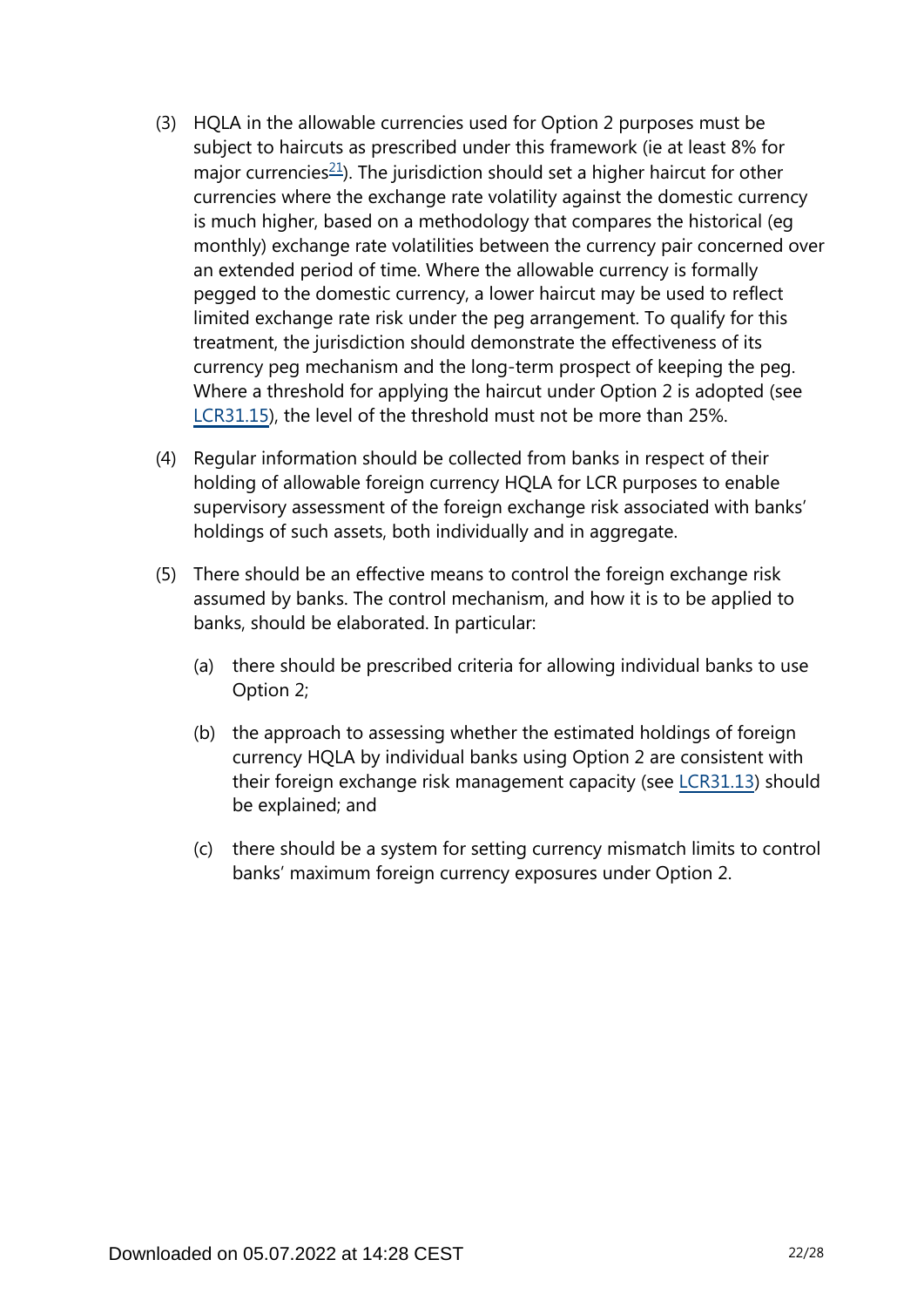<span id="page-22-2"></span><span id="page-22-1"></span><span id="page-22-0"></span>

| 18 | For example, clarification may be necessary in cases where only central<br>government debt will be allowed, or Level 1 securities issued by<br>multilateral development banks in some currencies will be allowed.                                                                                   |
|----|-----------------------------------------------------------------------------------------------------------------------------------------------------------------------------------------------------------------------------------------------------------------------------------------------------|
| 19 | For example, the central banks of the two currencies concerned may<br>have entered into special foreign exchange swap agreements that<br>facilitate the flow of liquidity between the currencies.                                                                                                   |
| 20 | This is relative to the exchange rate volatilities between the domestic<br>currency and other foreign currencies with which the domestic currency<br>is traded.                                                                                                                                     |
| 21 | These currencies refer to those that exhibit significant and active<br>market turnover in the global foreign currency market (eq the average<br>market turnover of the currency as a percentage of the global foreign<br>currency market turnover over a ten-year period is not lower than<br>10%). |

- <span id="page-22-3"></span>**31.45** With the adoption of Option 3, the increase in holdings of Level 2A assets within the banking sector (to substitute for Level 1 assets which are of higher quality but in shortage) may give rise to additional price and market liquidity risks, especially in times of stress when concentrated asset holdings have to be liquidated. In order to mitigate this risk, the jurisdiction intending to adopt Option 3 should ensure that only Level 2A assets that are of comparable quality to Level 1 assets in the domestic currency are allowed to be used under this option (ie to exceed the 40% cap). Level 2B assets must remain subject to the 15% cap. The jurisdiction should demonstrate how this can be achieved in its supervisory framework, having regard to the following aspects:
	- (1) The adoption of higher qualifying standards for additional Level 2A assets: apart from fulfilling all the qualifying criteria for Level 2A assets, additional requirements should be imposed to ensure the assets provide adequate liquidity value. For example, supervisors may require the minimum credit rating of these additional Level 2A assets to be AA or AA+ instead of AA-, and may impose more stringent qualitative and quantitative criteria. These assets may also be required to be central bank eligible.
	- (2) The inclusion of a prudent diversification requirement for banks using Option 3: banks should be required to diversify holdings of Level 2 assets among different issuers and asset classes to the extent feasible in a given national market. The jurisdiction should illustrate how this diversification requirement is to be applied to banks.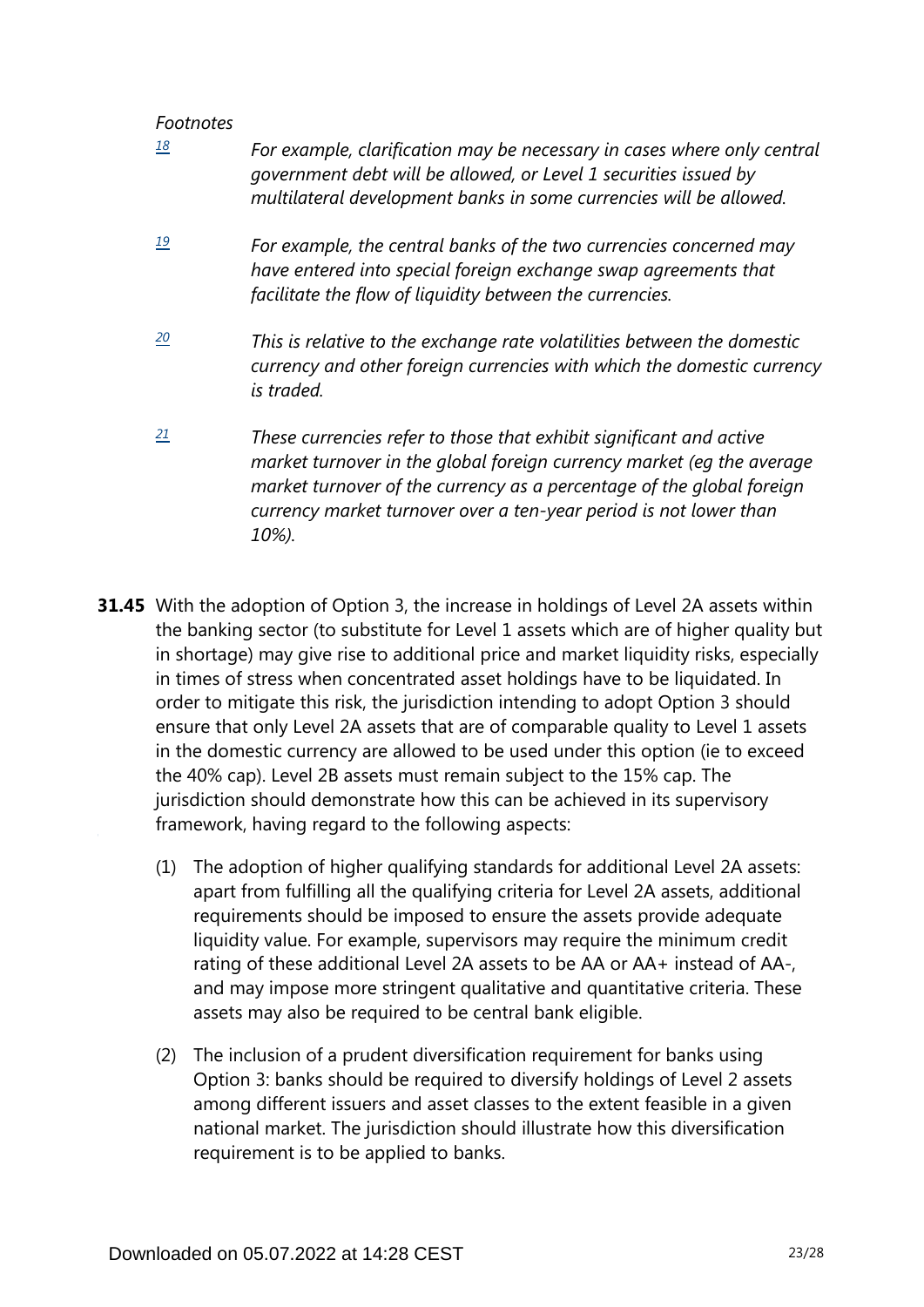- **31.46** The jurisdiction should provide statistical evidence to substantiate that Level 2A assets (used under Option 3) and Level 1 assets in the domestic currency are generally of comparable quality in terms of the maximum decline in price during a relevant historical period of significant liquidity stress.
- **31.47** The jurisdiction should also provide all relevant details associated with the use of Option 3, including:
	- (1) the standards and criteria for allowing individual banks to use Option 3;
	- (2) the system for monitoring banks' additional Level 2A asset holding under Option 3 to ensure that they observe the higher requirements;
	- (3) the application of higher haircuts to additional Level 2A assets (see [LCR31.17\)](https://www.bis.org/basel_framework/chapter/LCR/31.htm?tldate=20191231&inforce=20191215&published=20191215#paragraph_LCR_31_20191215_31_17);  $\frac{22}{ }$  $\frac{22}{ }$  $\frac{22}{ }$  and
	- (4) the existence of any restriction on the use of Level 2A assets (ie to what extent banks will be allowed to hold such assets as a percentage of their liquid asset stock).

<span id="page-23-0"></span>*[22](#page-0-0)*

*Under [LCR31.17](https://www.bis.org/basel_framework/chapter/LCR/31.htm?tldate=20191231&inforce=20191215&published=20191215#paragraph_LCR_31_20191215_31_17), a minimum higher haircut of 20% must be applied to additional Level 2A assets used under this option. The jurisdiction must conduct an analysis to assess whether the 20% haircut is sufficient for Level 2A assets in its market, and should increase the haircut to an appropriate level if this is warranted in order to achieve the purpose of the haircut.* 

## **Guidance on meeting Principle 3 – supervisory obligations**

**31.48** This Principle requires a jurisdiction intending to adopt any of the options to indicate the jurisdiction's commitment to observing the obligations relating to supervisory monitoring, disclosure, periodic self-assessment, and independent peer review of its eligibility for adopting the options, as set out in the criteria below. Whether these commitments are fulfilled in practice should be assessed in subsequent periodic self-assessments and, where necessary, in subsequent independent peer reviews.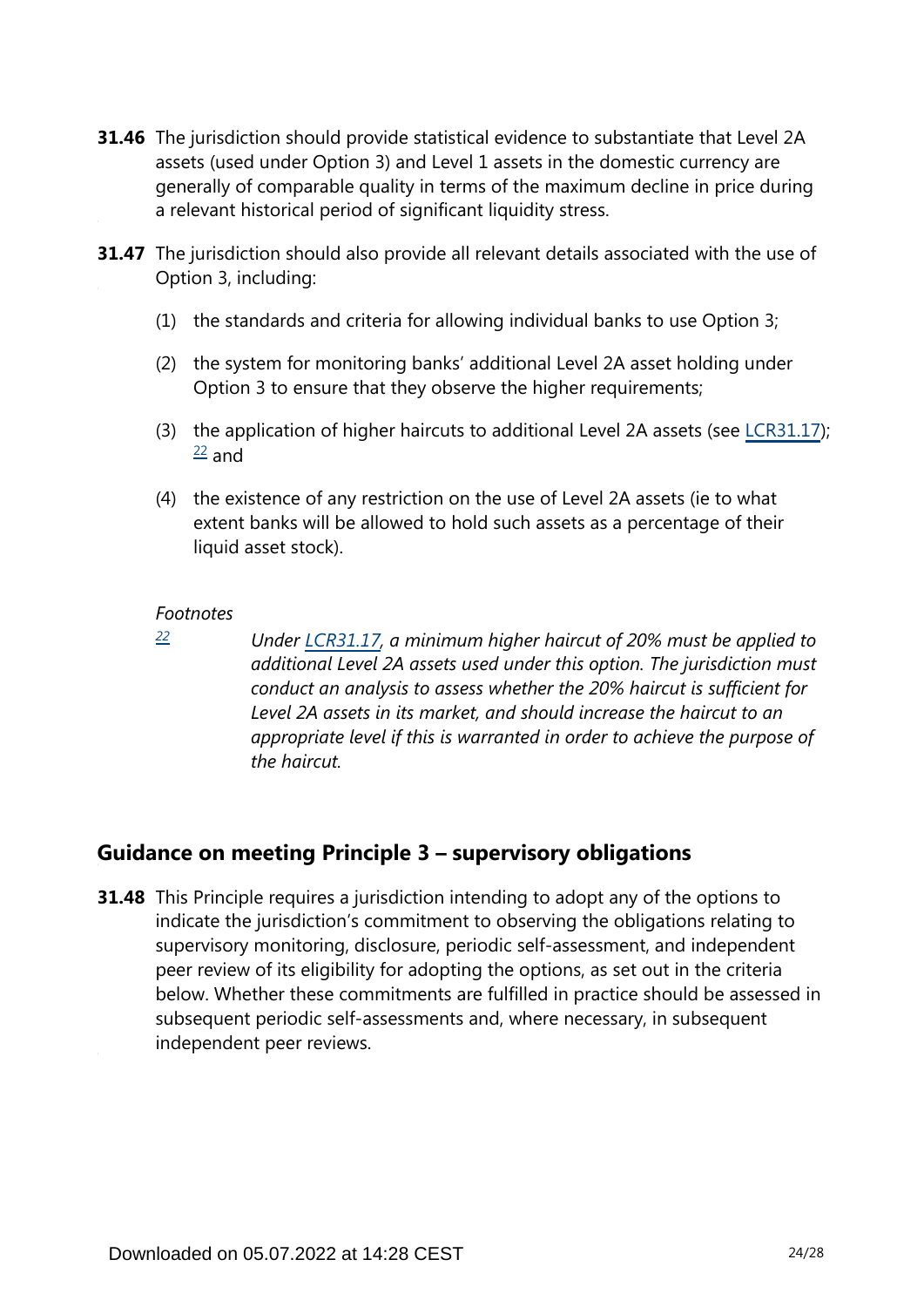- **31.49** The jurisdiction should demonstrate that it has a clearly documented framework for monitoring the usage of the options by its banks as well as their compliance with the relevant rules and requirements applicable to them under the supervisory framework. In particular, the jurisdiction should have a system to ensure that the rules governing banks' usage of the options are met, and that the usage of the options within the banking system are monitored and controlled. To achieve this, the framework should be able to address the aspects mentioned below.
- **31.50** The jurisdiction should set out the requirements that banks should meet in order to use the options to comply with the LCR. The requirements may differ depending on the option to be used as well as jurisdiction-specific considerations. The scope of these requirements will generally cover the following areas:
	- (1) The jurisdiction should devise the supervisory requirements governing banks' usage of the options, having regard to the guidance set out in this chapter. Any bank-specific requirements should be communicated to the affected banks.
	- (2) Banks using the options should be informed of the minimum amount of Level 1 assets that they are required to hold in the relevant currency. The jurisdiction should set a minimum level for banks in the jurisdiction. This should complement the requirement under [LCR31.50](https://www.bis.org/basel_framework/chapter/LCR/31.htm?tldate=20191231&inforce=20191215&published=20191215#paragraph_LCR_31_20191215_31_50)(3) below.
	- (3) In order to control the usage of the options within the banking system, banks should be informed of any supervisory restriction applicable to them in terms of the maximum amount of alternative HQLA (under each or all of the options) they are allowed to hold. For example, if the maximum usage level is 70%, a bank should maintain at least 30% of its HQLA stock in Level 1 assets in the relevant currency. The maximum level of usage of the options set by the jurisdiction should be consistent with the calculations and projections used to support its compliance with Principles 1 and 2.
	- (4) The jurisdiction may apply additional haircuts to banks that use the options to limit the uncertainty of performance, or mitigate the risks of nonperformance, of the options used (see Principle 2). For example, a jurisdiction that relies heavily on Option 3 may observe that a large amount of Level 2A assets will be held by banks to fulfil their LCR needs, thereby increasing the market liquidity risk of these assets. This may necessitate increasing the Option 3 haircut for banks that rely heavily on these Level 2A assets.
	- (5) The jurisdiction may choose to apply further restrictions to banks that use the options.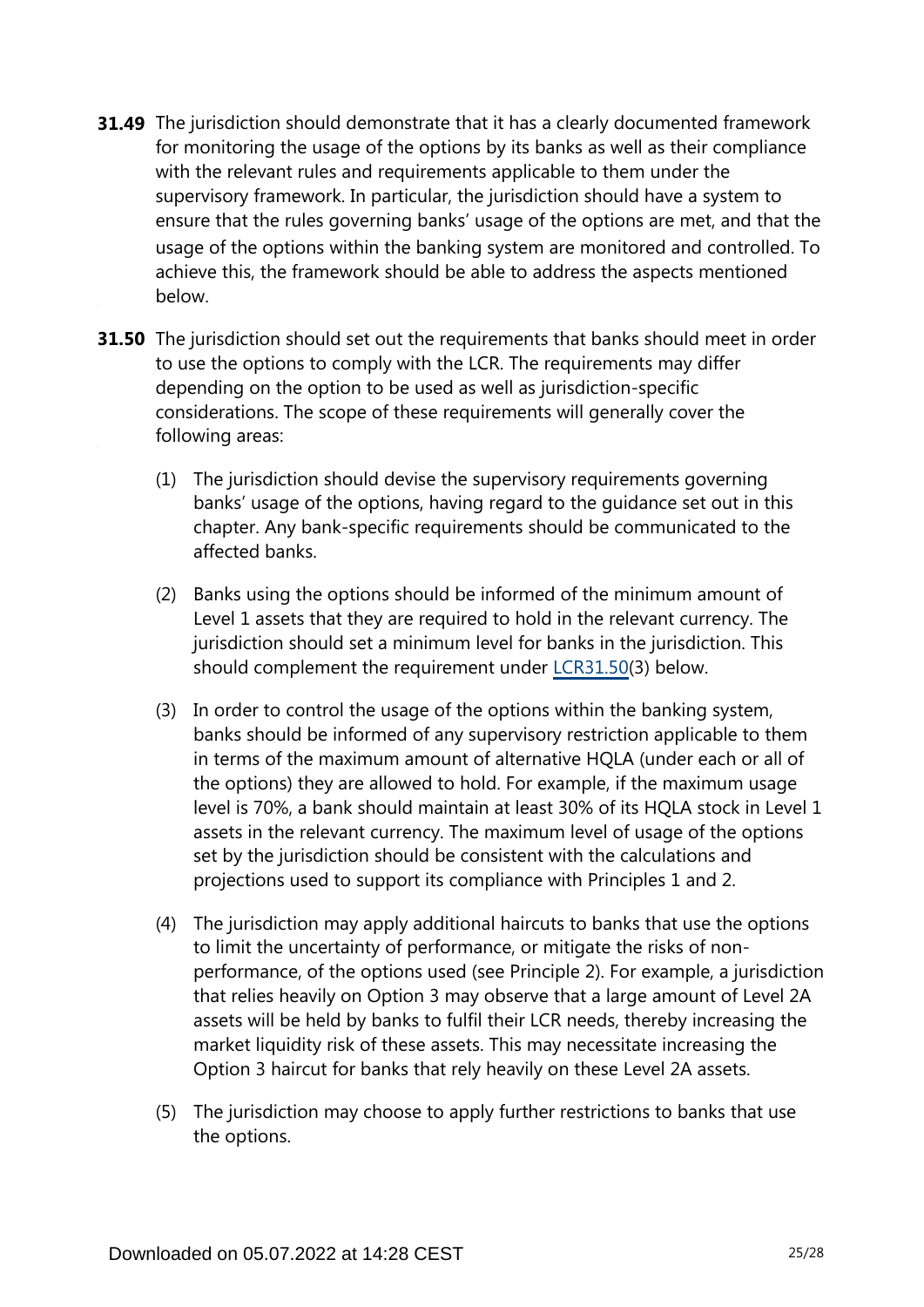#### **31.51**

The jurisdiction should demonstrate that through its data collection framework (eg as part of regular banking returns), sufficient data can be obtained from its banks to ascertain compliance with the supervisory requirements as communicated to the banks. The jurisdiction should determine the reporting requirements, including the types of data and information required, the manner and frequency of reporting, and how the data and information collected will be used.

- **31.52** The jurisdiction should also indicate how it intends to monitor banks' compliance with the relevant rules and requirements. This may be performed through a combination of off-site analysis of information collected, prudential interviews with banks and on-site examinations as necessary. For example, an on-site review may be necessary to determine the quality of a bank's foreign exchange risk management in order to assess the extent which the bank should be allowed to use Option 2 to satisfy its LCR requirements.
- **31.53** The jurisdiction should demonstrate that it has sufficient supervisory powers and tools at its disposal to ensure compliance with the requirements governing banks' usage of the options. These will include tools for assessing compliance with specific requirements (eg foreign exchange risk management under Option 2 and price risk management under Option 3) as well as general measures and powers available to impose penalties should banks fail to comply with the requirements applicable to them. The jurisdiction should also demonstrate that it has sufficient powers to direct banks to comply with the general rules and/or specific requirements imposed on them. Examples of such measures are the power to issue directives to the banks, restriction of financial activities, financial penalties, increase of Pillar 2 capital, etc.
- **31.54** The jurisdiction should restrict a bank from using the options should it fail to comply with the relevant requirements.
- **31.55** The jurisdiction should demonstrate that it has a documented framework that is disclosed (whether on its website or through other means) upon the adoption of the options for alternative treatment. The document should contain clear and transparent information that will enable other national supervisors and stakeholders to gain a sufficient understanding of its compliance with the qualifying principles for adoption of the options and the manner in which it supervises the use of the options by its banks.
- **31.56** The disclosure should cover the following: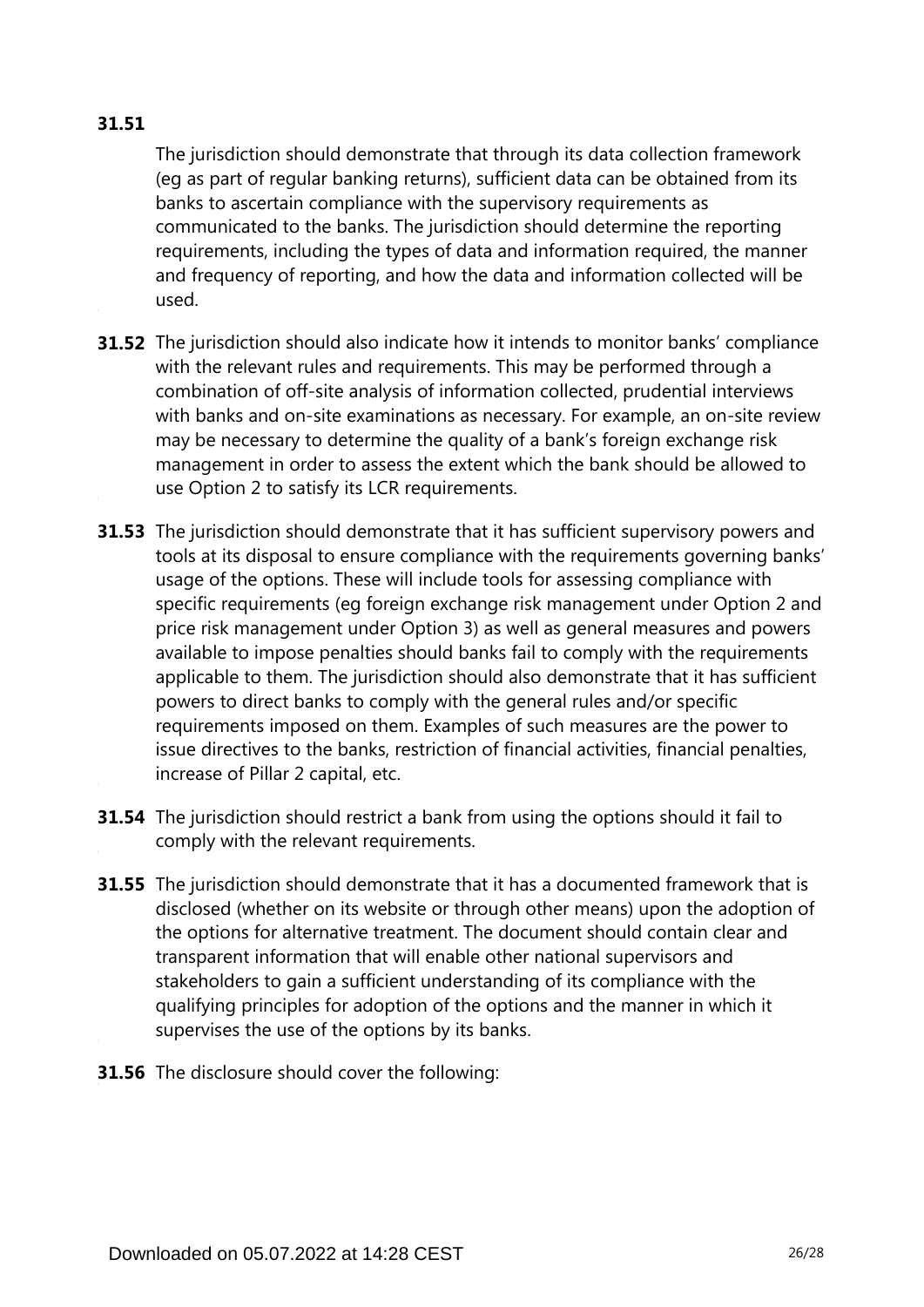(1) the jurisdiction's self-assessment of insufficient HQLA in the domestic currency, including relevant data about the supply of, and demand for, HQLA, and major factors (eg structural, cyclical or jurisdiction-specific)

influencing the supply and demand. This assessment should correspond with the self-assessment required under [LCR31.57](https://www.bis.org/basel_framework/chapter/LCR/31.htm?tldate=20191231&inforce=20191215&published=20191215#paragraph_LCR_31_20191215_31_57) to [LCR31.61](https://www.bis.org/basel_framework/chapter/LCR/31.htm?tldate=20191231&inforce=20191215&published=20191215#paragraph_LCR_31_20191215_31_61) below;

- (2) the jurisdiction's supervisory approach to applying the alternative treatment, including the option(s) allowed to be used by banks, any guidelines, requirements and restrictions associated with the use of such option(s) by banks, and approach to monitoring banks' compliance with them;
- (3) if Option 1 is adopted, the terms of the committed liquidity facility, including the maturity of the facility, the commitment fee charged (and the approach adopted for setting the fee), securities eligible as collateral for the facility (and margins required), and other terms, including any restrictions on banks' usage of this option;
- (4) if Option 2 is adopted, the foreign currencies (and types of securities under those currencies) allowed to be used, haircuts applicable to the foreign currency HQLA, and any restrictions on banks' usage of this option; and
- (5) if Option 3 is adopted, the Level 2A assets allowed to be used in excess of the 40% cap (and the associated criteria), haircuts applicable to Level 2A assets (within and above the 40% cap), and any restrictions on banks' usage of this option.
- **31.57** The jurisdiction should update the disclosed information whenever there are changes to the information (eg updated self-assessment of insufficient HQLA performed).
- **31.58** The jurisdiction should perform a review of its eligibility for alternative treatment every five years after it has adopted the options. The primary purpose of this review is to determine that there remains insufficient HQLA in the jurisdiction. The review should be in the form of a self-assessment of the jurisdiction's compliance with each of the Principles set out in this chapter.
- **31.59** The jurisdiction should have a credible process for conducting the selfassessment, and should provide sufficient information and analysis to support the self-assessment. The results of the self-assessment should be disclosed (on its website or through other means) and accessible by other national supervisors and stakeholders.